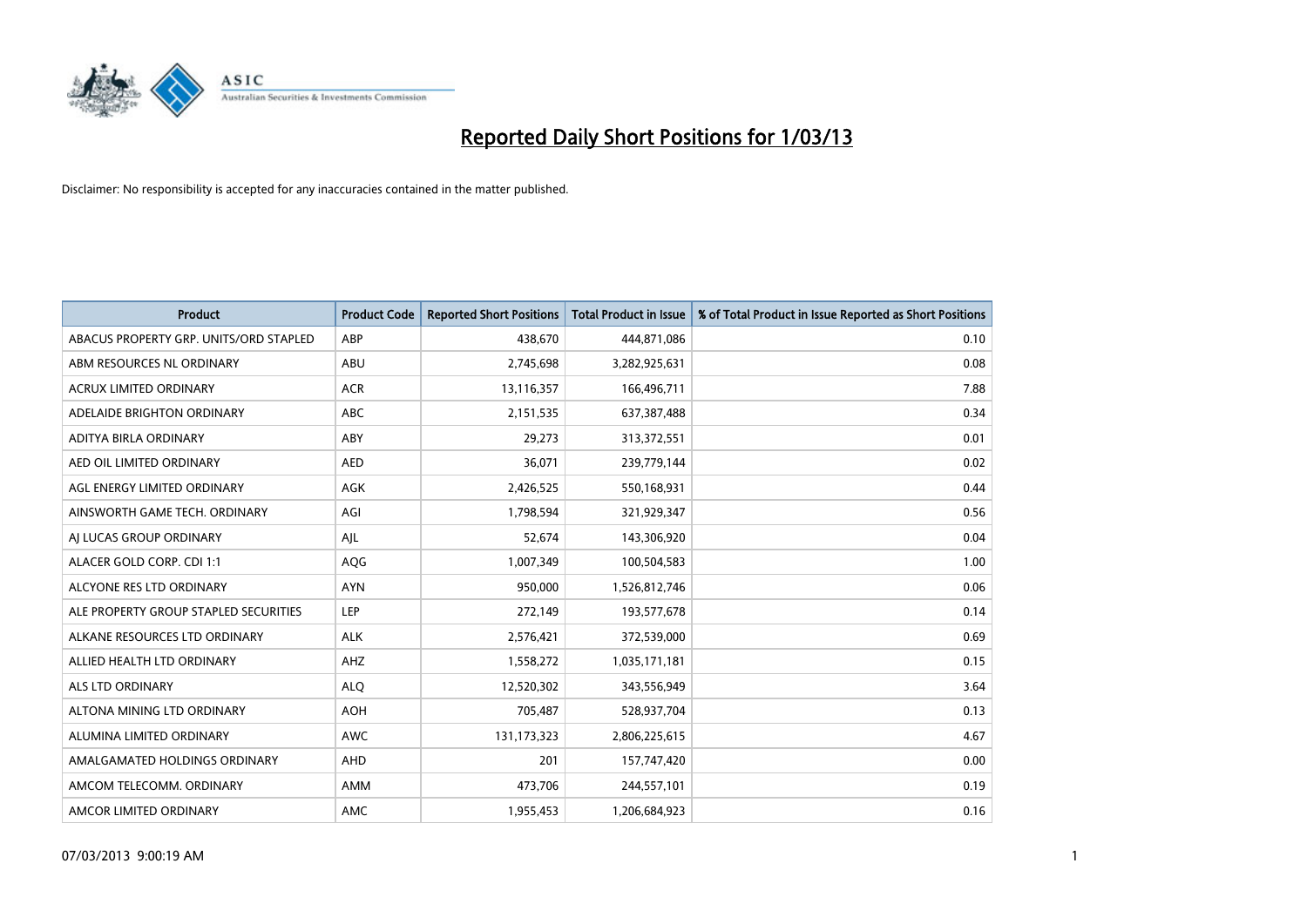

| <b>Product</b>                            | <b>Product Code</b> | <b>Reported Short Positions</b> | <b>Total Product in Issue</b> | % of Total Product in Issue Reported as Short Positions |
|-------------------------------------------|---------------------|---------------------------------|-------------------------------|---------------------------------------------------------|
| AMP LIMITED ORDINARY                      | AMP                 | 8,226,195                       | 2,930,423,546                 | 0.28                                                    |
| AMPELLA MINING ORDINARY                   | <b>AMX</b>          | 4,635,370                       | 247,500,493                   | 1.87                                                    |
| ANGLOGOLD ASHANTI CDI 5:1                 | AGG                 |                                 | 89,207,765                    | 0.00                                                    |
| ANSELL LIMITED ORDINARY                   | <b>ANN</b>          | 7,159,374                       | 130,768,652                   | 5.47                                                    |
| ANTARES ENERGY LTD ORDINARY               | <b>AZZ</b>          | 483,204                         | 257,000,000                   | 0.19                                                    |
| ANZ BANKING GRP LTD ORDINARY              | <b>ANZ</b>          | 4,246,261                       | 2,743,607,474                 | 0.15                                                    |
| APA GROUP STAPLED SECURITIES              | <b>APA</b>          | 5,822,863                       | 827,350,325                   | 0.70                                                    |
| APN NEWS & MEDIA ORDINARY                 | <b>APN</b>          | 12,732,618                      | 661,526,586                   | 1.92                                                    |
| AQUARIUS PLATINUM. ORDINARY               | <b>AOP</b>          | 12,302,611                      | 486,851,336                   | 2.53                                                    |
| AQUILA RESOURCES ORDINARY                 | AQA                 | 10,182,373                      | 411,804,442                   | 2.47                                                    |
| ARAFURA RESOURCE LTD ORDINARY             | <b>ARU</b>          | 381,677                         | 441,270,644                   | 0.09                                                    |
| ARB CORPORATION ORDINARY                  | ARP                 | 113,612                         | 72,481,302                    | 0.16                                                    |
| ARDENT LEISURE GROUP STAPLED SECURITIES   | AAD                 | 3,032,303                       | 397,774,513                   | 0.76                                                    |
| ARISTOCRAT LEISURE ORDINARY               | ALL                 | 9,026,697                       | 551,418,047                   | 1.64                                                    |
| ARRIUM LTD ORDINARY                       | ARI                 | 10,972,123                      | 1,351,527,328                 | 0.81                                                    |
| ASCIANO LIMITED ORDINARY                  | <b>AIO</b>          | 6,657,219                       | 975,385,664                   | 0.68                                                    |
| ASG GROUP LIMITED ORDINARY                | <b>ASZ</b>          | 1,741,651                       | 206,720,839                   | 0.84                                                    |
| ASPEN GROUP ORD/UNITS STAPLED             | APZ                 | 149,497                         | 1,192,803,491                 | 0.01                                                    |
| ASPIRE MINING LTD ORDINARY                | <b>AKM</b>          | 40.949                          | 655,594,556                   | 0.01                                                    |
| ASTRO JAP PROP GROUP STAPLED US PROHIBIT. | AJA                 | 11,466                          | 67,211,752                    | 0.02                                                    |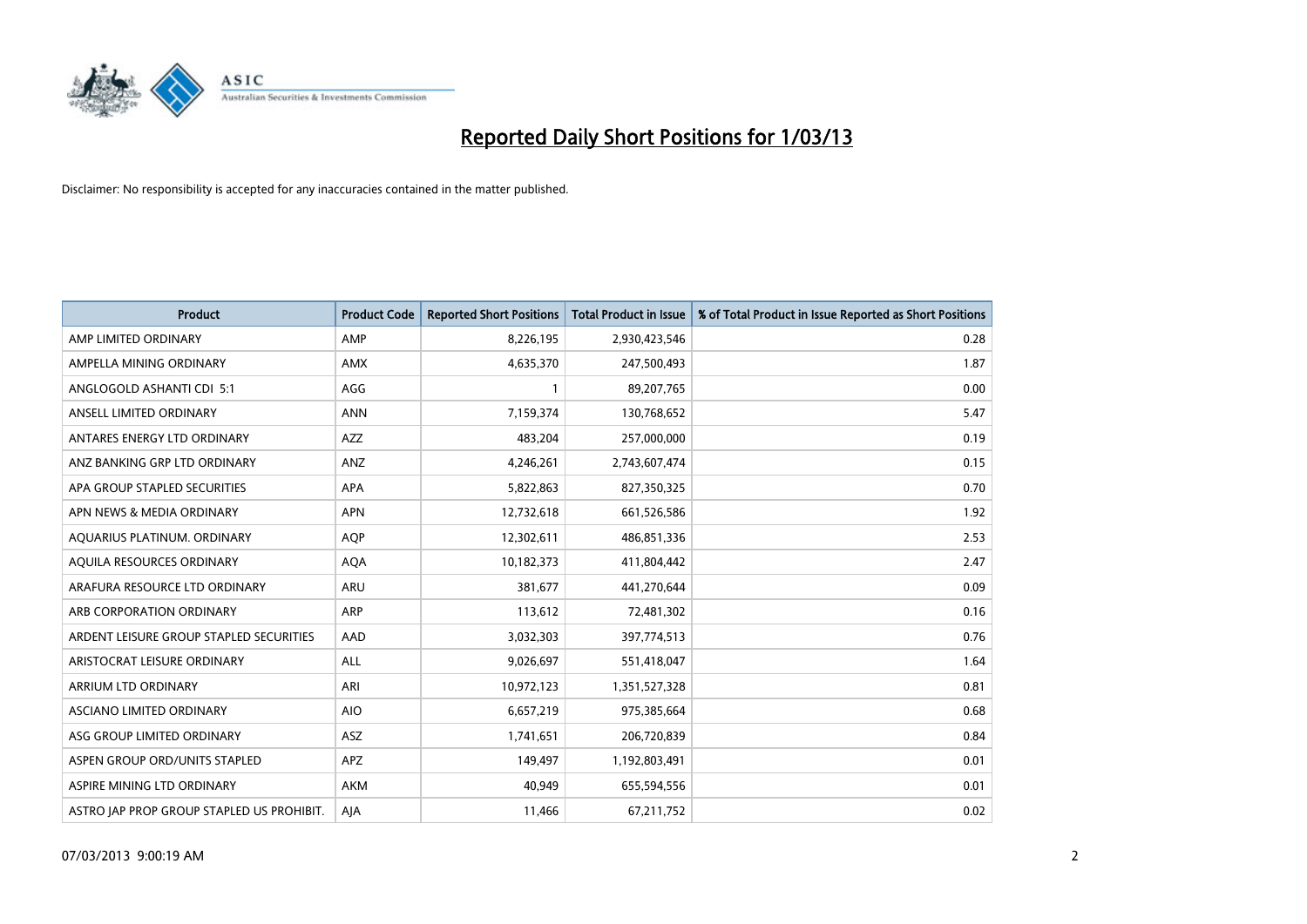

| <b>Product</b>                       | <b>Product Code</b> | <b>Reported Short Positions</b> | <b>Total Product in Issue</b> | % of Total Product in Issue Reported as Short Positions |
|--------------------------------------|---------------------|---------------------------------|-------------------------------|---------------------------------------------------------|
| ASX LIMITED ORDINARY                 | <b>ASX</b>          | 3,501,719                       | 175,136,729                   | 2.00                                                    |
| ATLAS IRON LIMITED ORDINARY          | <b>AGO</b>          | 11,196,273                      | 909,718,409                   | 1.23                                                    |
| AURIZON HOLDINGS LTD ORDINARY        | AZJ                 | 7,524,650                       | 2,137,284,503                 | 0.35                                                    |
| AURORA OIL & GAS ORDINARY            | <b>AUT</b>          | 7,755,655                       | 447,885,778                   | 1.73                                                    |
| <b>AUSDRILL LIMITED ORDINARY</b>     | <b>ASL</b>          | 4,792,174                       | 309,451,963                   | 1.55                                                    |
| <b>AUSENCO LIMITED ORDINARY</b>      | AAX                 | 985,428                         | 123,527,574                   | 0.80                                                    |
| <b>AUSTAL LIMITED ORDINARY</b>       | ASB                 | 399,712                         | 346,007,639                   | 0.12                                                    |
| AUSTBROKERS HOLDINGS ORDINARY        | <b>AUB</b>          | 971                             | 57,568,703                    | 0.00                                                    |
| AUSTIN ENGINEERING ORDINARY          | ANG                 | 456,241                         | 72,344,403                    | 0.63                                                    |
| AUSTRALAND PROPERTY STAPLED SECURITY | <b>ALZ</b>          | 299,058                         | 576,846,597                   | 0.05                                                    |
| AUSTRALIAN AGRICULT. ORDINARY        | AAC                 | 1,124,432                       | 312,905,085                   | 0.36                                                    |
| AUSTRALIAN INFRASTR, UNITS/ORDINARY  | <b>AIX</b>          | 4,023,789                       | 620,733,944                   | 0.65                                                    |
| AUSTRALIAN PHARM. ORDINARY           | API                 | 225,680                         | 488,115,883                   | 0.05                                                    |
| AVIENNINGS LIMITED ORDINARY          | AVI                 | 121,391                         | 274,588,694                   | 0.04                                                    |
| AWE LIMITED ORDINARY                 | <b>AWE</b>          | 3,717,735                       | 522,116,985                   | 0.71                                                    |
| AZIMUTH RES LTD ORDINARY             | <b>AZH</b>          | 2,074,499                       | 430,626,680                   | 0.48                                                    |
| <b>BANDANNA ENERGY ORDINARY</b>      | <b>BND</b>          | 23,410,064                      | 528,481,199                   | 4.43                                                    |
| BANK OF QUEENSLAND. ORDINARY         | <b>BOQ</b>          | 4,582,253                       | 312,878,919                   | 1.46                                                    |
| <b>BASE RES LIMITED ORDINARY</b>     | <b>BSE</b>          | 459,464                         | 560,440,029                   | 0.08                                                    |
| <b>BATHURST RESOURCES ORDINARY</b>   | <b>BTU</b>          | 33,566,930                      | 697,247,997                   | 4.81                                                    |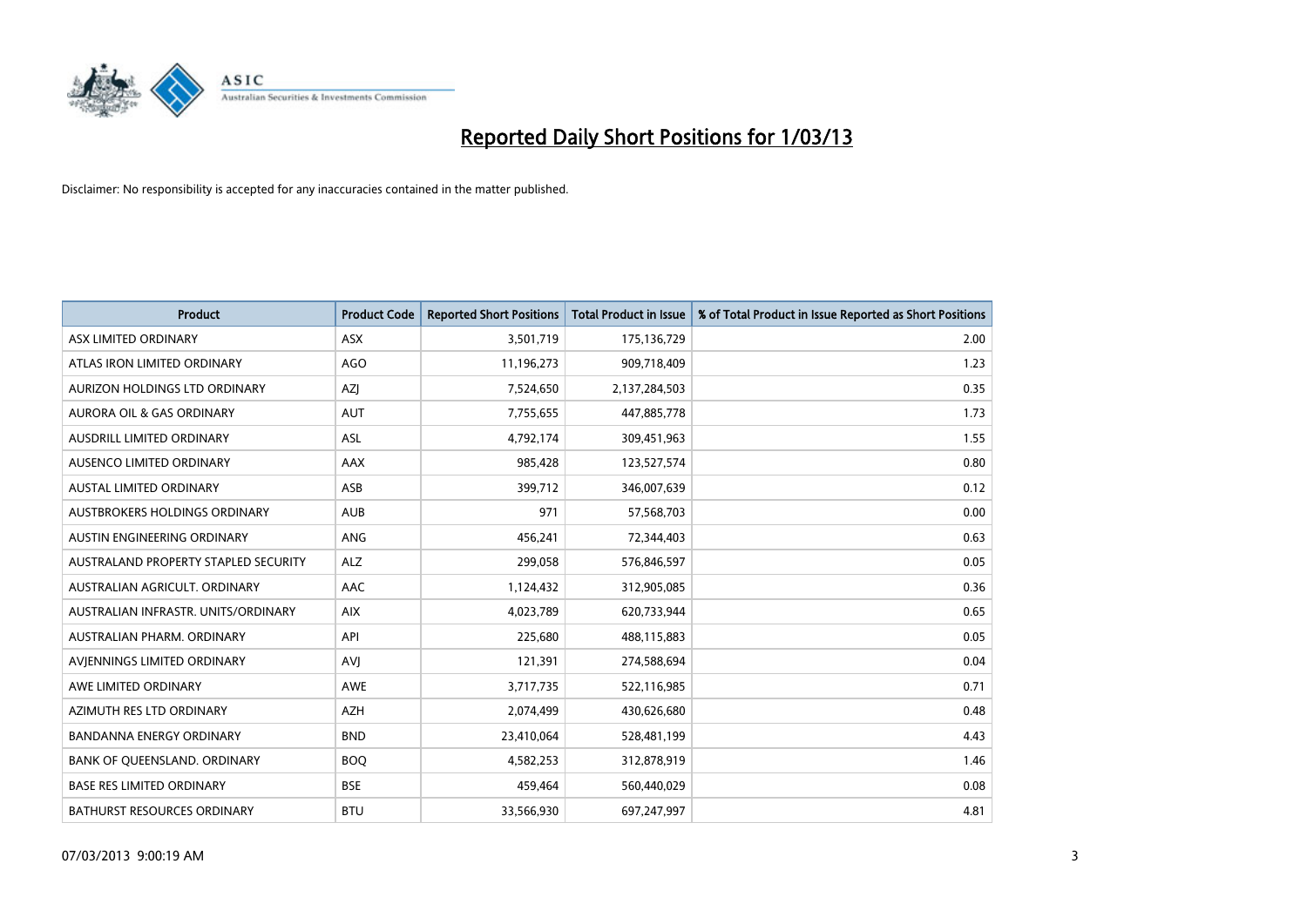

| <b>Product</b>                                | <b>Product Code</b> | <b>Reported Short Positions</b> | <b>Total Product in Issue</b> | % of Total Product in Issue Reported as Short Positions |
|-----------------------------------------------|---------------------|---------------------------------|-------------------------------|---------------------------------------------------------|
| <b>BC IRON LIMITED ORDINARY</b>               | <b>BCI</b>          | 168,844                         | 122,729,384                   | 0.14                                                    |
| BEACH ENERGY LIMITED ORDINARY                 | <b>BPT</b>          | 14,715,200                      | 1,263,677,572                 | 1.16                                                    |
| BEADELL RESOURCE LTD ORDINARY                 | <b>BDR</b>          | 23,730,829                      | 742,204,752                   | 3.20                                                    |
| BENDIGO AND ADELAIDE ORDINARY                 | <b>BEN</b>          | 9,425,769                       | 402,442,109                   | 2.34                                                    |
| BERKELEY RESOURCES ORDINARY                   | <b>BKY</b>          | 179,238                         | 179,393,273                   | 0.10                                                    |
| BETASHARESCASHETF ETF UNITS                   | AAA                 | 100,000                         | 2,580,000                     | 3.88                                                    |
| <b>BHP BILLITON LIMITED ORDINARY</b>          | <b>BHP</b>          | 11,528,488                      | 3,211,691,105                 | 0.36                                                    |
| <b>BILLABONG ORDINARY</b>                     | <b>BBG</b>          | 7,751,058                       | 478,944,292                   | 1.62                                                    |
| <b>BLACKMORES LIMITED ORDINARY</b>            | <b>BKL</b>          | 2,831                           | 16,909,231                    | 0.02                                                    |
| <b>BLACKTHORN RESOURCES ORD US PROHIBITED</b> | <b>BTR</b>          | 118,338                         | 164,285,950                   | 0.07                                                    |
| <b>BLUESCOPE STEEL LTD ORDINARY</b>           | <b>BSL</b>          | 855,445                         | 558,243,305                   | 0.15                                                    |
| <b>BOART LONGYEAR ORDINARY</b>                | <b>BLY</b>          | 6,516,202                       | 461,163,412                   | 1.41                                                    |
| BORAL LIMITED, ORDINARY                       | <b>BLD</b>          | 27,577,907                      | 766,370,951                   | 3.60                                                    |
| <b>BRADKEN LIMITED ORDINARY</b>               | <b>BKN</b>          | 10,523,305                      | 169,240,662                   | 6.22                                                    |
| <b>BRAMBLES LIMITED ORDINARY</b>              | <b>BXB</b>          | 2,414,483                       | 1,556,665,009                 | 0.16                                                    |
| BREVILLE GROUP LTD ORDINARY                   | <b>BRG</b>          | 165,077                         | 130,095,322                   | 0.13                                                    |
| <b>BRICKWORKS LIMITED ORDINARY</b>            | <b>BKW</b>          | 12,922                          | 147,818,132                   | 0.01                                                    |
| <b>BROCKMAN MINING LTD ORDINARY</b>           | <b>BCK</b>          | 91,872                          | 7,894,482,131                 | 0.00                                                    |
| <b>BUCCANEER ENERGY LTD ORDINARY</b>          | <b>BCC</b>          | 1,000,000                       | 1,519,445,371                 | 0.07                                                    |
| <b>BURU ENERGY ORDINARY</b>                   | <b>BRU</b>          | 18,387,626                      | 273,912,685                   | 6.71                                                    |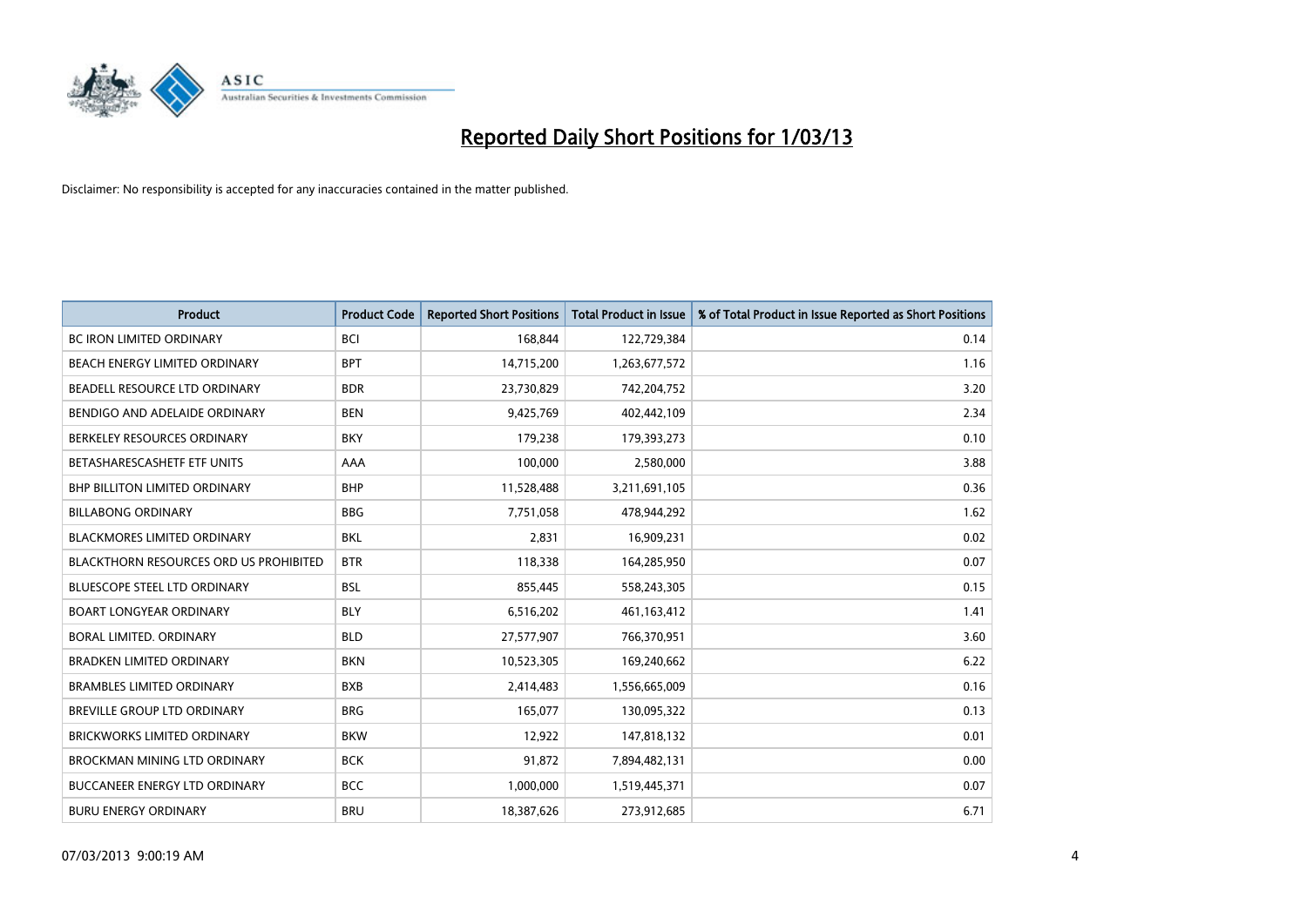

| <b>Product</b>                          | <b>Product Code</b> | <b>Reported Short Positions</b> | <b>Total Product in Issue</b> | % of Total Product in Issue Reported as Short Positions |
|-----------------------------------------|---------------------|---------------------------------|-------------------------------|---------------------------------------------------------|
| <b>BWP TRUST ORDINARY UNITS</b>         | <b>BWP</b>          | 1,922,174                       | 537,753,954                   | 0.36                                                    |
| CABCHARGE AUSTRALIA ORDINARY            | CAB                 | 7,299,714                       | 120,430,683                   | 6.06                                                    |
| <b>CALIBRE GROUP LTD ORDINARY</b>       | <b>CGH</b>          | 848,313                         | 307,378,401                   | 0.28                                                    |
| CALTEX AUSTRALIA ORDINARY               | <b>CTX</b>          | 4,857,258                       | 270,000,000                   | 1.80                                                    |
| CAPE LAMBERT RES LTD ORDINARY           | <b>CFE</b>          | 1,097,266                       | 687,533,792                   | 0.16                                                    |
| CARABELLA RES LTD ORDINARY              | <b>CLR</b>          | 53,326                          | 152,361,547                   | 0.03                                                    |
| <b>CARBON ENERGY ORDINARY</b>           | <b>CNX</b>          | 48.071                          | 779,807,322                   | 0.01                                                    |
| CARDNO LIMITED ORDINARY                 | CDD                 | 6,701,280                       | 142,270,550                   | 4.71                                                    |
| <b>CARINDALE PROPERTY UNIT</b>          | <b>CDP</b>          | 31                              | 70,000,000                    | 0.00                                                    |
| CARNARVON PETROLEUM ORDINARY            | <b>CVN</b>          | 90,115                          | 937,857,700                   | 0.01                                                    |
| CARSALES.COM LTD ORDINARY               | <b>CRZ</b>          | 5,006,458                       | 235,783,495                   | 2.12                                                    |
| <b>CASH CONVERTERS ORDINARY</b>         | CCV                 | 26,498                          | 423,861,025                   | 0.01                                                    |
| CENTRAL PETROLEUM ORDINARY              | <b>CTP</b>          | 1,892,571                       | 1,388,978,845                 | 0.14                                                    |
| <b>CERAMIC FUEL CELLS ORDINARY</b>      | CFU                 | 390                             | 1,559,231,320                 | 0.00                                                    |
| CFS RETAIL TRUST GRP STAPLED SECURITIES | <b>CFX</b>          | 49,160,832                      | 2,828,495,659                 | 1.74                                                    |
| CHALLENGER DIV.PRO. STAPLED UNITS       | <b>CDI</b>          | 57,896                          | 214,101,013                   | 0.03                                                    |
| <b>CHALLENGER LIMITED ORDINARY</b>      | <b>CGF</b>          | 2,278,612                       | 534,607,512                   | 0.43                                                    |
| CHARTER HALL GROUP STAPLED US PROHIBIT. | <b>CHC</b>          | 393,166                         | 298,860,383                   | 0.13                                                    |
| <b>CHARTER HALL RETAIL UNITS</b>        | <b>COR</b>          | 769,569                         | 337,582,974                   | 0.23                                                    |
| <b>CHORUS LIMITED ORDINARY</b>          | <b>CNU</b>          | 449.371                         | 385,082,123                   | 0.12                                                    |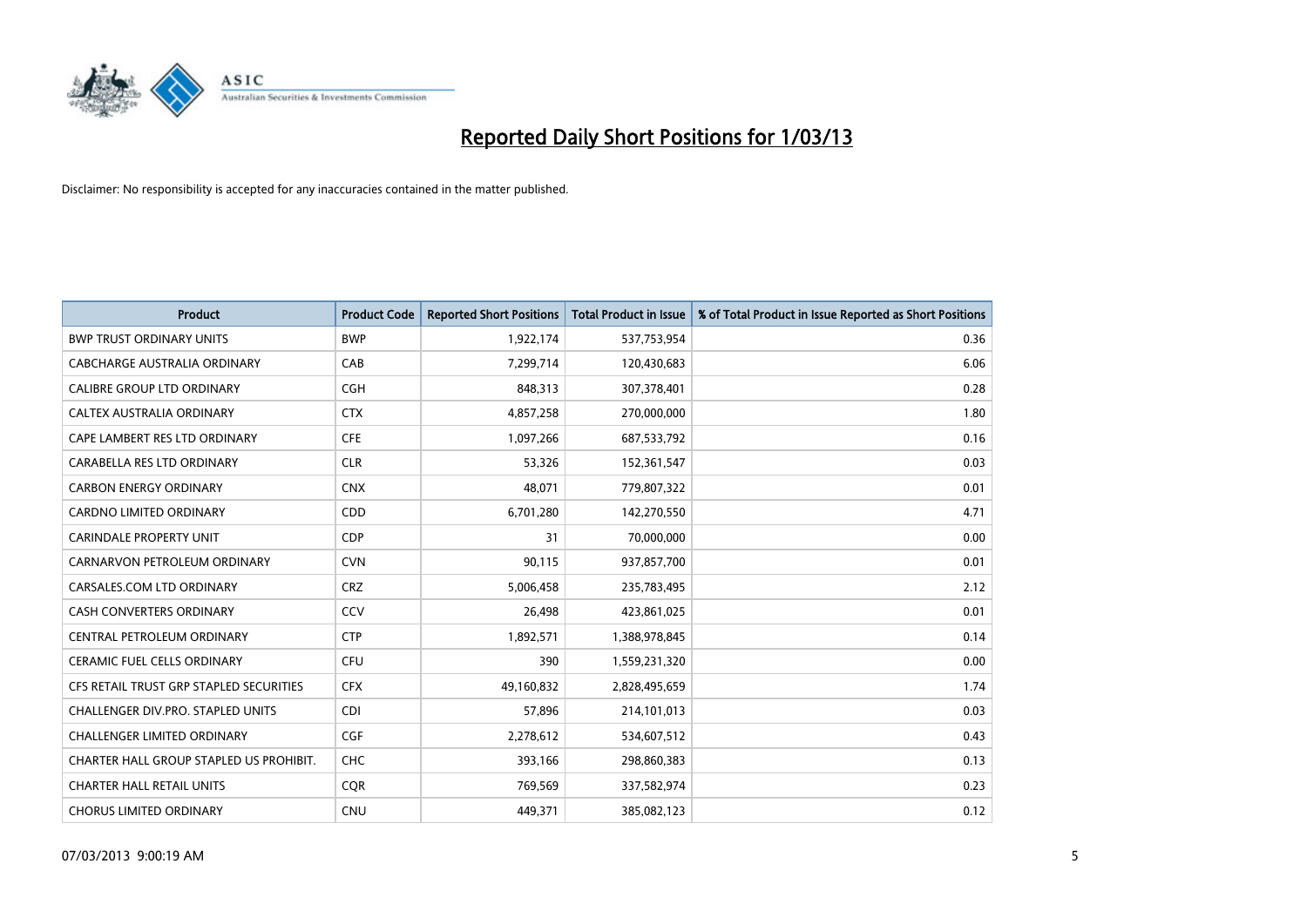

| <b>Product</b>                          | <b>Product Code</b> | <b>Reported Short Positions</b> | <b>Total Product in Issue</b> | % of Total Product in Issue Reported as Short Positions |
|-----------------------------------------|---------------------|---------------------------------|-------------------------------|---------------------------------------------------------|
| CITIGOLD CORP LTD ORDINARY              | <b>CTO</b>          | 153,427                         | 1,352,907,765                 | 0.01                                                    |
| <b>CLOUGH LIMITED ORDINARY</b>          | <b>CLO</b>          | 2,505                           | 776,325,556                   | 0.00                                                    |
| <b>COAL OF AFRICA LTD ORDINARY</b>      | <b>CZA</b>          | 9.498                           | 1,048,368,613                 | 0.00                                                    |
| COALSPUR MINES LTD ORDINARY             | <b>CPL</b>          | 14,496,537                      | 634,148,901                   | 2.29                                                    |
| COCA-COLA AMATIL ORDINARY               | <b>CCL</b>          | 2,092,418                       | 762,133,414                   | 0.27                                                    |
| <b>COCHLEAR LIMITED ORDINARY</b>        | COH                 | 4,079,873                       | 57,036,329                    | 7.15                                                    |
| <b>COCKATOO COAL ORDINARY</b>           | <b>COK</b>          | 12,953,912                      | 1,016,746,908                 | 1.27                                                    |
| CODAN LIMITED ORDINARY                  | <b>CDA</b>          | 105,817                         | 176,926,104                   | 0.06                                                    |
| <b>COLLINS FOODS LTD ORDINARY</b>       | <b>CKF</b>          | 510,719                         | 93,000,003                    | 0.55                                                    |
| COMMONWEALTH BANK, ORDINARY             | <b>CBA</b>          | 9,168,641                       | 1,609,180,841                 | 0.57                                                    |
| COMMONWEALTH PROP ORDINARY UNITS        | <b>CPA</b>          | 10,823,409                      | 2,347,003,413                 | 0.46                                                    |
| <b>COMPASS RESOURCES ORDINARY</b>       | <b>CMR</b>          | 7,472                           | 1,403,744,100                 | 0.00                                                    |
| COMPUTERSHARE LTD ORDINARY              | CPU                 | 11,215,307                      | 555,664,059                   | 2.02                                                    |
| <b>COOPER ENERGY LTD ORDINARY</b>       | <b>COE</b>          | 165,614                         | 329,034,654                   | 0.05                                                    |
| <b>CORP TRAVEL LIMITED ORDINARY</b>     | <b>CTD</b>          | 134,863                         | 74,971,020                    | 0.18                                                    |
| CREDIT CORP GROUP ORDINARY              | <b>CCP</b>          | 15,989                          | 45,932,899                    | 0.03                                                    |
| <b>CROMWELL PROP STAPLED SECURITIES</b> | <b>CMW</b>          | 15,880                          | 1,460,982,142                 | 0.00                                                    |
| <b>CROWN LIMITED ORDINARY</b>           | <b>CWN</b>          | 5,744,502                       | 728,394,185                   | 0.79                                                    |
| <b>CSG LIMITED ORDINARY</b>             | CSV                 | 312,818                         | 278,155,477                   | 0.11                                                    |
| <b>CSL LIMITED ORDINARY</b>             | <b>CSL</b>          | 805,701                         | 498,199,305                   | 0.16                                                    |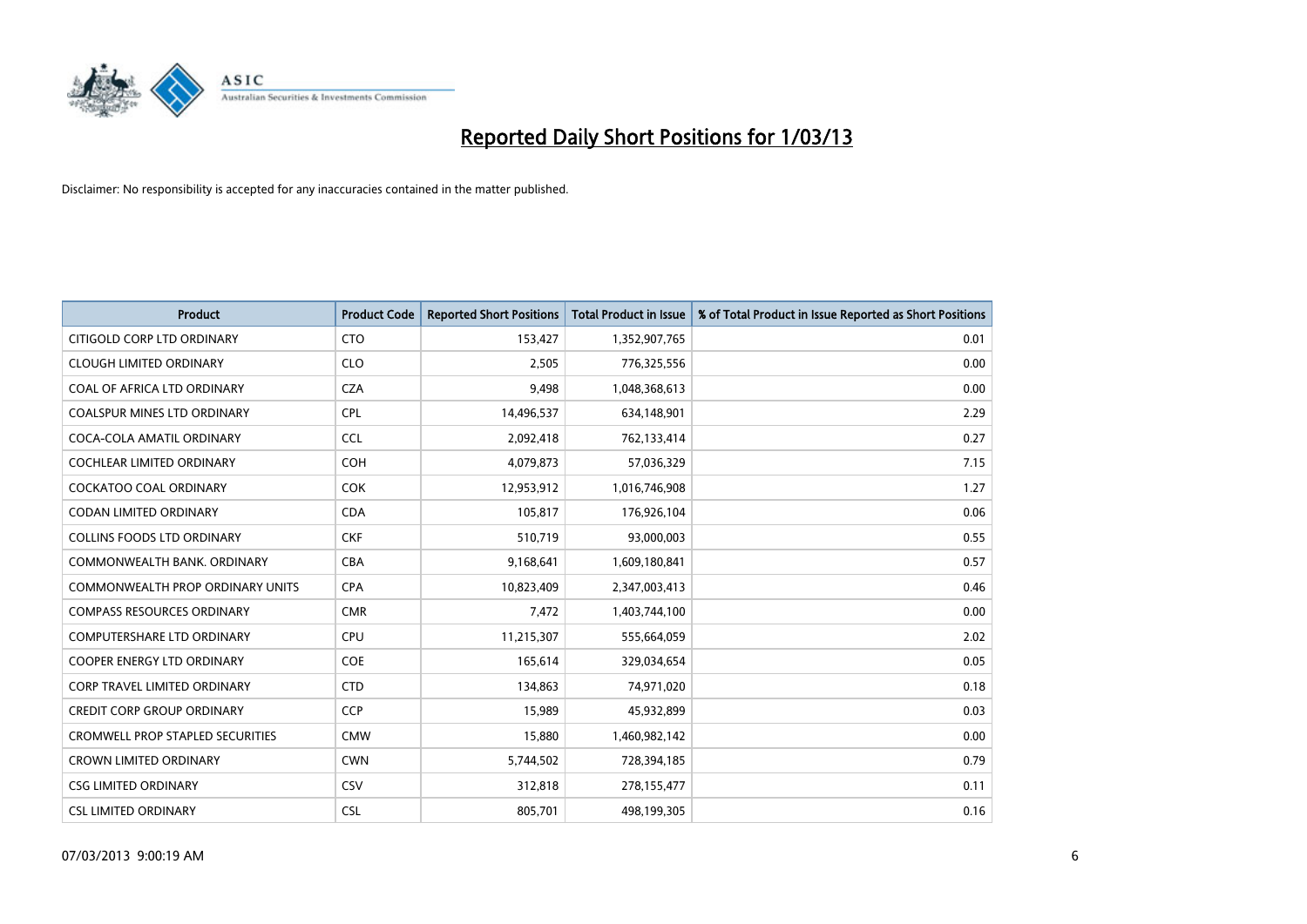

| <b>Product</b>                     | <b>Product Code</b> | <b>Reported Short Positions</b> | <b>Total Product in Issue</b> | % of Total Product in Issue Reported as Short Positions |
|------------------------------------|---------------------|---------------------------------|-------------------------------|---------------------------------------------------------|
| <b>CSR LIMITED ORDINARY</b>        | <b>CSR</b>          | 45,293,642                      | 506,000,315                   | 8.95                                                    |
| <b>CUDECO LIMITED ORDINARY</b>     | CDU                 | 2,843,645                       | 199,877,294                   | 1.42                                                    |
| DART ENERGY LTD ORDINARY           | <b>DTE</b>          | 16,004,417                      | 878,668,388                   | 1.82                                                    |
| DATA#3 LIMITED ORDINARY            | <b>DTL</b>          | 997                             | 153,974,950                   | 0.00                                                    |
| DAVID JONES LIMITED ORDINARY       | <b>DIS</b>          | 60,199,297                      | 531,788,775                   | 11.32                                                   |
| DECMIL GROUP LIMITED ORDINARY      | <b>DCG</b>          | 934,147                         | 168,203,219                   | 0.56                                                    |
| DEEP YELLOW LIMITED ORDINARY       | <b>DYL</b>          | 500,000                         | 1,553,507,294                 | 0.03                                                    |
| DEXUS PROPERTY GROUP STAPLED UNITS | <b>DXS</b>          | 12,131,706                      | 4,839,024,176                 | 0.25                                                    |
| DISCOVERY METALS LTD ORDINARY      | <b>DML</b>          | 1,952,213                       | 486,986,451                   | 0.40                                                    |
| DOMINO PIZZA ENTERPR ORDINARY      | <b>DMP</b>          | 46,207                          | 70,192,674                    | 0.07                                                    |
| DORAY MINERALS LTD ORDINARY        | <b>DRM</b>          | 74,713                          | 141,866,768                   | 0.05                                                    |
| DOWNER EDI LIMITED ORDINARY        | <b>DOW</b>          | 3,293,402                       | 429,100,296                   | 0.77                                                    |
| DRILLSEARCH ENERGY ORDINARY        | <b>DLS</b>          | 1,395,374                       | 427,353,371                   | 0.33                                                    |
| DUET GROUP STAPLED US PROHIBIT.    | <b>DUE</b>          | 8,435,961                       | 1,169,314,842                 | 0.72                                                    |
| DULUXGROUP LIMITED ORDINARY        | <b>DLX</b>          | 6,363,696                       | 374,507,181                   | 1.70                                                    |
| <b>DWS LTD ORDINARY</b>            | <b>DWS</b>          | 304,939                         | 132,362,763                   | 0.23                                                    |
| ECHO ENTERTAINMENT ORDINARY        | <b>EGP</b>          | 7,692,086                       | 825,672,730                   | 0.93                                                    |
| ELDERS LIMITED ORDINARY            | <b>ELD</b>          | 16,457,096                      | 448,598,480                   | 3.67                                                    |
| ELEMENTAL MINERALS ORDINARY        | <b>ELM</b>          | 33,456                          | 288,587,228                   | 0.01                                                    |
| ELEMENTOS LIMITED ORDINARY         | <b>ELT</b>          | 16                              | 149,531,420                   | 0.00                                                    |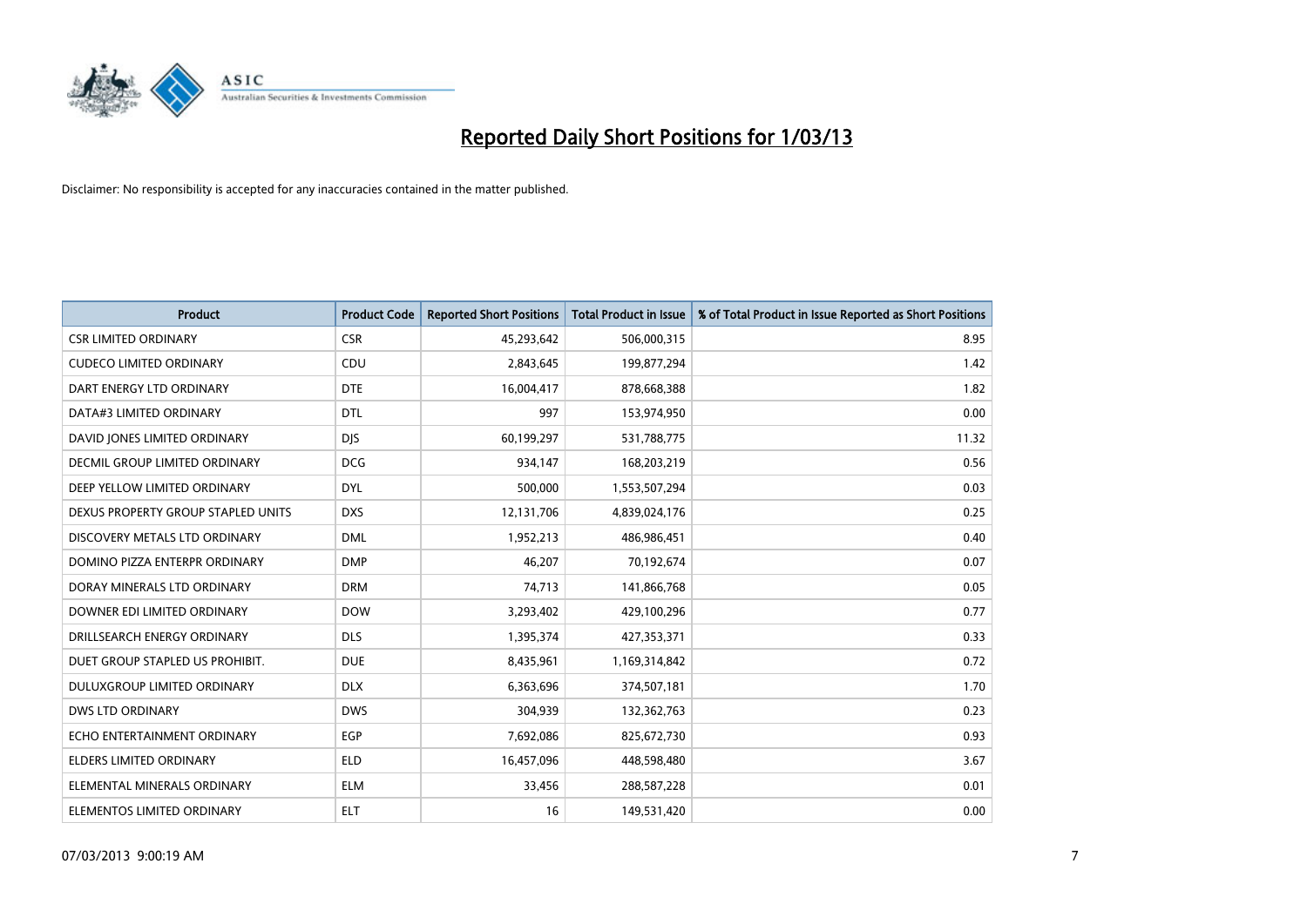

| <b>Product</b>                         | <b>Product Code</b> | <b>Reported Short Positions</b> | <b>Total Product in Issue</b> | % of Total Product in Issue Reported as Short Positions |
|----------------------------------------|---------------------|---------------------------------|-------------------------------|---------------------------------------------------------|
| <b>EMECO HOLDINGS ORDINARY</b>         | EHL                 | 5,242,742                       | 599,675,707                   | 0.87                                                    |
| <b>ENDEAVOUR MIN CORP CDI 1:1</b>      | <b>EVR</b>          | 88,025                          | 129,653,699                   | 0.07                                                    |
| <b>ENERGY RESOURCES ORDINARY 'A'</b>   | <b>ERA</b>          | 7,606,751                       | 517,725,062                   | 1.47                                                    |
| ENERGY WORLD CORPOR. ORDINARY          | <b>EWC</b>          | 19,617,926                      | 1,734,166,672                 | 1.13                                                    |
| <b>ENERO GROUP LTD ORDINARY</b>        | EGG                 | 90,189                          | 85,604,954                    | 0.11                                                    |
| ENVESTRA LIMITED ORDINARY              | <b>ENV</b>          | 8,826,239                       | 1,603,333,497                 | 0.55                                                    |
| EVOLUTION MINING LTD ORDINARY          | <b>EVN</b>          | 11,193,081                      | 708,092,989                   | 1.58                                                    |
| FAIRFAX MEDIA LTD ORDINARY             | <b>FXJ</b>          | 389,823,623                     | 2,351,955,725                 | 16.57                                                   |
| <b>FANTASTIC HOLDINGS ORDINARY</b>     | <b>FAN</b>          | 2,851                           | 102,739,538                   | 0.00                                                    |
| FAR LTD ORDINARY                       | <b>FAR</b>          | 21,000,000                      | 2,499,846,742                 | 0.84                                                    |
| FEDERATION CNTRES ORD/UNIT STAPLED SEC | <b>FDC</b>          | 6,390,654                       | 1,427,641,139                 | 0.45                                                    |
| FKP PROPERTY GROUP STAPLED SECURITIES  | <b>FKP</b>          | 5,859,960                       | 321,578,705                   | 1.82                                                    |
| FLEETWOOD CORP ORDINARY                | <b>FWD</b>          | 3,200,223                       | 60,052,521                    | 5.33                                                    |
| FLETCHER BUILDING ORDINARY             | <b>FBU</b>          | 4,129,226                       | 684,793,538                   | 0.60                                                    |
| FLEXIGROUP LIMITED ORDINARY            | <b>FXL</b>          | 49.934                          | 287,869,669                   | 0.02                                                    |
| FLIGHT CENTRE ORDINARY                 | <b>FLT</b>          | 10,998,983                      | 100,214,143                   | 10.98                                                   |
| FLINDERS MINES LTD ORDINARY            | <b>FMS</b>          | 2,040,295                       | 1,821,300,404                 | 0.11                                                    |
| FONTERRA SHARE FUND ORDINARY UNITS     | <b>FSF</b>          | 36,135                          | 95,689,327                    | 0.04                                                    |
| <b>FORGE GROUP LIMITED ORDINARY</b>    | FGE                 | 141,915                         | 86,169,014                    | 0.16                                                    |
| FORTESCUE METALS GRP ORDINARY          | <b>FMG</b>          | 153,991,048                     | 3,113,798,659                 | 4.95                                                    |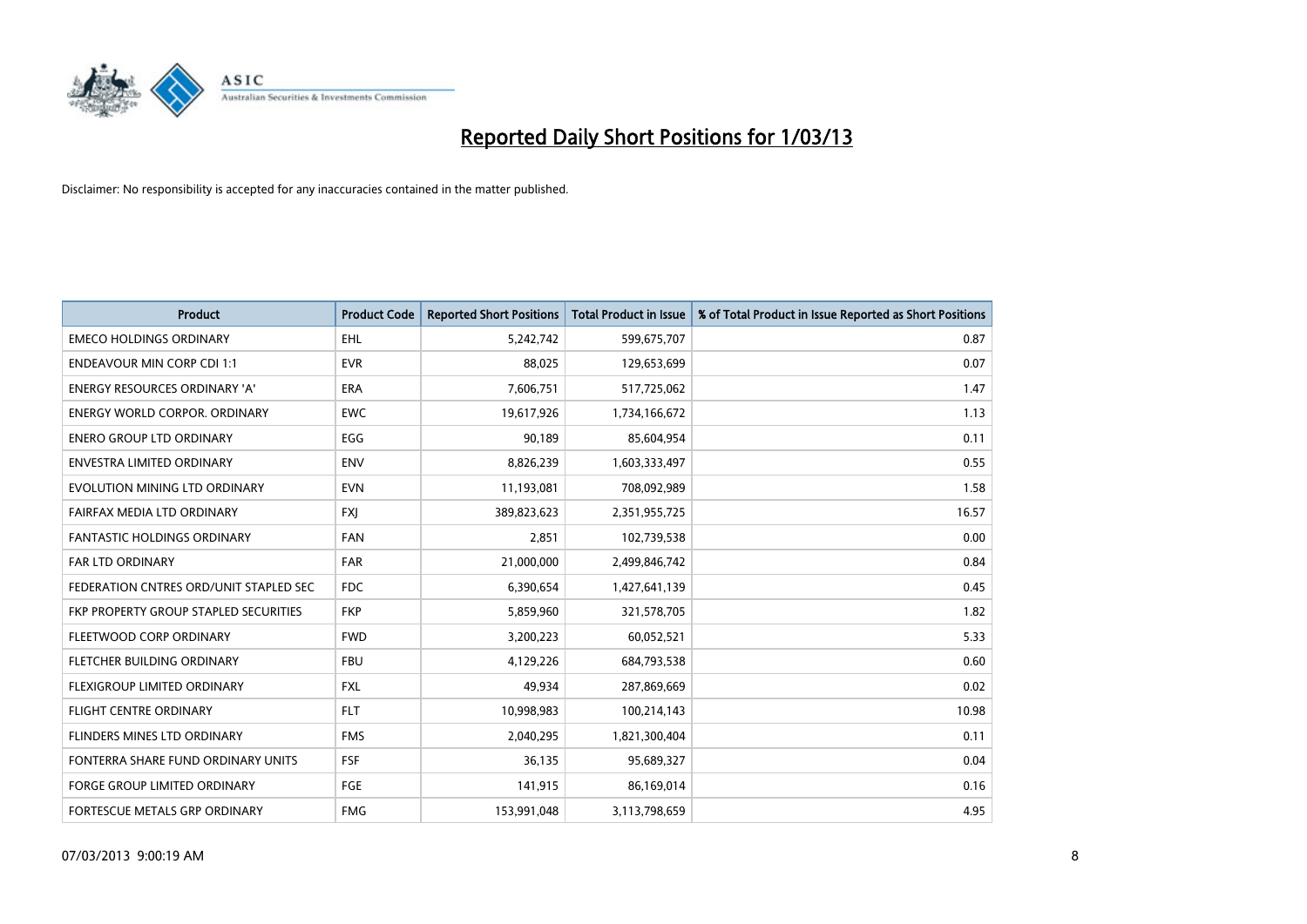

| <b>Product</b>                            | <b>Product Code</b> | <b>Reported Short Positions</b> | <b>Total Product in Issue</b> | % of Total Product in Issue Reported as Short Positions |
|-------------------------------------------|---------------------|---------------------------------|-------------------------------|---------------------------------------------------------|
| <b>G.U.D. HOLDINGS ORDINARY</b>           | <b>GUD</b>          | 3,935,525                       | 71,341,319                    | 5.52                                                    |
| <b>G8 EDUCATION LIMITED ORDINARY</b>      | <b>GEM</b>          | 424,446                         | 270,940,348                   | 0.16                                                    |
| <b>GALAXY RESOURCES ORDINARY</b>          | GXY                 | 3,717,147                       | 560,357,421                   | 0.66                                                    |
| <b>GENETIC TECHNOLOGIES ORDINARY</b>      | <b>GTG</b>          | 289,950                         | 475,471,819                   | 0.06                                                    |
| <b>GEODYNAMICS LIMITED ORDINARY</b>       | GDY                 | 850                             | 406,452,608                   | 0.00                                                    |
| <b>GINDALBIE METALS LTD ORDINARY</b>      | <b>GBG</b>          | 44,922,893                      | 1,404,350,200                 | 3.20                                                    |
| <b>GOODMAN FIELDER. ORDINARY</b>          | GFF                 | 25,620,641                      | 1,955,559,207                 | 1.31                                                    |
| <b>GOODMAN GROUP STAPLED US PROHIBIT.</b> | <b>GMG</b>          | 1,204,172                       | 1,713,233,947                 | 0.07                                                    |
| <b>GPT GROUP STAPLED SEC.</b>             | GPT                 | 7,175,919                       | 1,768,731,729                 | 0.41                                                    |
| <b>GRAINCORP LIMITED A CLASS ORDINARY</b> | <b>GNC</b>          | 1,088,900                       | 228,855,628                   | 0.48                                                    |
| <b>GRANGE RESOURCES. ORDINARY</b>         | <b>GRR</b>          | 1,055,061                       | 1,156,181,782                 | 0.09                                                    |
| <b>GREENLAND MIN EN LTD ORDINARY</b>      | GGG                 | 4,794,809                       | 571,225,263                   | 0.84                                                    |
| <b>GRYPHON MINERALS LTD ORDINARY</b>      | GRY                 | 27,841,134                      | 400,464,983                   | 6.95                                                    |
| <b>GUILDFORD COAL LTD ORDINARY</b>        | <b>GUF</b>          | 1,177,496                       | 521,046,899                   | 0.23                                                    |
| GUJARAT NRE COAL LTD ORDINARY             | <b>GNM</b>          | 1,624,800                       | 1,376,138,678                 | 0.12                                                    |
| <b>GUNNS LIMITED ORDINARY</b>             | <b>GNS</b>          | 51,772,667                      | 848,401,559                   | 6.10                                                    |
| <b>GWA GROUP LTD ORDINARY</b>             | <b>GWA</b>          | 5,633,732                       | 304,706,899                   | 1.85                                                    |
| HARVEY NORMAN ORDINARY                    | <b>HVN</b>          | 95,846,052                      | 1,062,316,784                 | 9.02                                                    |
| HASTIE GROUP LIMITED ORDINARY             | <b>HST</b>          | 210,891                         | 137,353,504                   | 0.15                                                    |
| <b>HENDERSON GROUP CDI 1:1</b>            | <b>HGG</b>          | 2,493,007                       | 718,996,007                   | 0.35                                                    |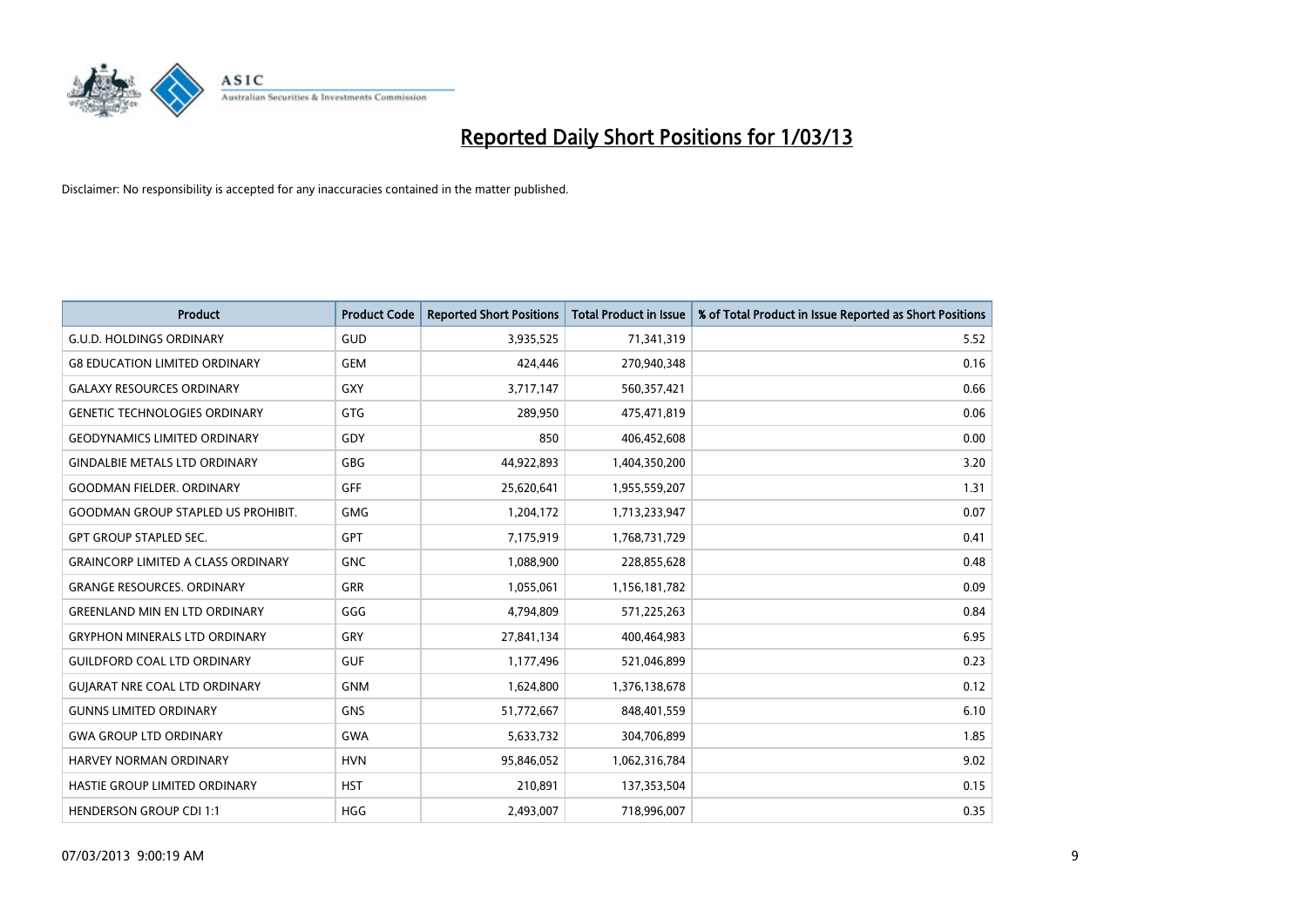

| <b>Product</b>                                | <b>Product Code</b> | <b>Reported Short Positions</b> | <b>Total Product in Issue</b> | % of Total Product in Issue Reported as Short Positions |
|-----------------------------------------------|---------------------|---------------------------------|-------------------------------|---------------------------------------------------------|
| HFA HOLDINGS LIMITED ORDINARY                 | <b>HFA</b>          | 3.809                           | 117,332,831                   | 0.00                                                    |
| HIGHLANDS PACIFIC ORDINARY                    | <b>HIG</b>          | 600,996                         | 789,132,854                   | 0.08                                                    |
| HILLGROVE RES LTD ORDINARY                    | <b>HGO</b>          | 2,144,545                       | 1,022,760,221                 | 0.21                                                    |
| HILLS HOLDINGS LTD ORDINARY                   | <b>HIL</b>          | 2,498,462                       | 246,500,444                   | 1.01                                                    |
| HORIZON OIL LIMITED ORDINARY                  | <b>HZN</b>          | 30,059,421                      | 1,135,266,515                 | 2.65                                                    |
| <b>ICON ENERGY LIMITED ORDINARY</b>           | <b>ICN</b>          | 1,724,608                       | 533,391,210                   | 0.32                                                    |
| <b>IINET LIMITED ORDINARY</b>                 | <b>IIN</b>          | 860,254                         | 161,238,847                   | 0.53                                                    |
| ILUKA RESOURCES ORDINARY                      | ILU                 | 60,389,483                      | 418,700,517                   | 14.42                                                   |
| <b>IMDEX LIMITED ORDINARY</b>                 | <b>IMD</b>          | 957,020                         | 210,473,188                   | 0.45                                                    |
| IMF (AUSTRALIA) LTD ORDINARY                  | IMF                 | 759,919                         | 123,201,716                   | 0.62                                                    |
| <b>INCITEC PIVOT ORDINARY</b>                 | IPL                 | 9,815,336                       | 1,628,730,107                 | 0.60                                                    |
| <b>INDEPENDENCE GROUP ORDINARY</b>            | <b>IGO</b>          | 2,742,282                       | 232,882,535                   | 1.18                                                    |
| INDOPHIL RESOURCES ORDINARY                   | <b>IRN</b>          | 663,796                         | 1,203,146,194                 | 0.06                                                    |
| INFIGEN ENERGY STAPLED SECURITIES             | <b>IFN</b>          | 3,314,675                       | 762,265,972                   | 0.43                                                    |
| <b>INSURANCE AUSTRALIA ORDINARY</b>           | IAG                 | 4,798,065                       | 2,079,034,021                 | 0.23                                                    |
| <b>INTEGRATED RESEARCH ORDINARY</b>           | IRI                 | 101,737                         | 168,359,453                   | 0.06                                                    |
| <b>INTREPID MINES ORDINARY</b>                | <b>IAU</b>          | 9,666,316                       | 555,623,798                   | 1.74                                                    |
| <b>INVESTA OFFICE FUND STAPLED SECURITIES</b> | <b>IOF</b>          | 2,381,154                       | 614,047,458                   | 0.39                                                    |
| <b>INVOCARE LIMITED ORDINARY</b>              | IVC                 | 2,205,231                       | 110,030,298                   | 2.00                                                    |
| ION LIMITED ORDINARY                          | <b>ION</b>          | 164,453                         | 256,365,105                   | 0.06                                                    |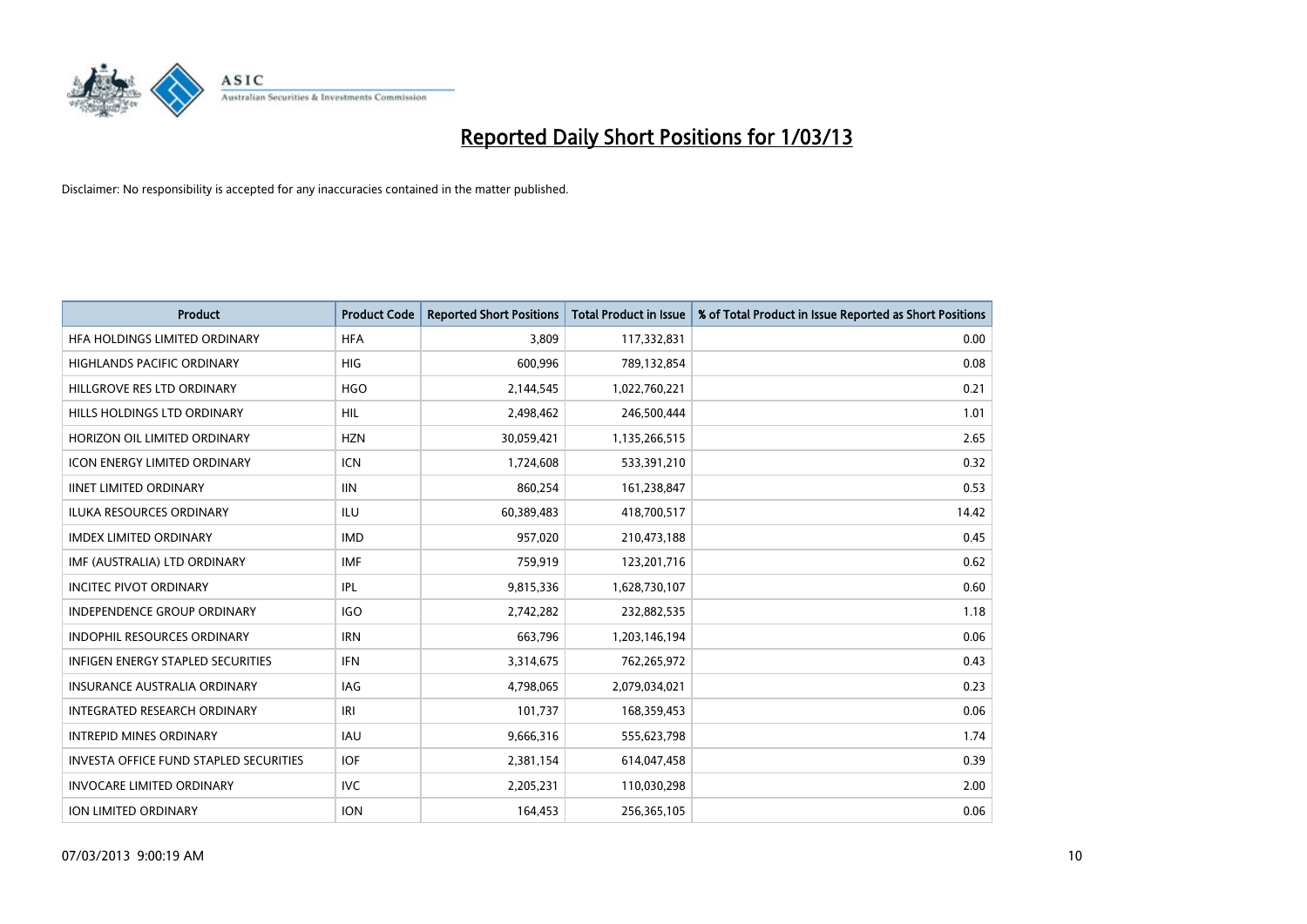

| <b>Product</b>                                  | <b>Product Code</b> | <b>Reported Short Positions</b> | <b>Total Product in Issue</b> | % of Total Product in Issue Reported as Short Positions |
|-------------------------------------------------|---------------------|---------------------------------|-------------------------------|---------------------------------------------------------|
| <b>IOOF HOLDINGS LTD ORDINARY</b>               | IFL                 | 1,510,721                       | 232,091,225                   | 0.65                                                    |
| <b>IRESS LIMITED ORDINARY</b>                   | <b>IRE</b>          | 2,004,797                       | 128,620,231                   | 1.56                                                    |
| <b>IRON ORE HOLDINGS ORDINARY</b>               | <b>IOH</b>          | 39,352                          | 161,174,005                   | 0.02                                                    |
| <b>IVANHOE AUSTRALIA ORDINARY</b>               | <b>IVA</b>          | 1,433,721                       | 724,339,661                   | 0.20                                                    |
| <b>IAMES HARDIE INDUST CHESS DEPOSITARY INT</b> | <b>IHX</b>          | 8,246,047                       | 440,917,727                   | 1.87                                                    |
| <b>JB HI-FI LIMITED ORDINARY</b>                | <b>IBH</b>          | 19,480,963                      | 98,893,976                    | 19.70                                                   |
| <b>JUMBO INTERACTIVE ORDINARY</b>               | <b>IIN</b>          | 1.000                           | 43,152,560                    | 0.00                                                    |
| <b>JUPITER MINES ORDINARY</b>                   | <b>IMS</b>          | 30                              | 2,281,835,383                 | 0.00                                                    |
| KAGARA LTD ORDINARY                             | KZL                 | 3,010,378                       | 798,953,117                   | 0.38                                                    |
| KANGAROO RES LTD ORDINARY                       | <b>KRL</b>          | 23,242                          | 3,434,430,012                 | 0.00                                                    |
| KAROON GAS AUSTRALIA ORDINARY                   | <b>KAR</b>          | 505,643                         | 221,420,769                   | 0.23                                                    |
| KATHMANDU HOLD LTD ORDINARY                     | <b>KMD</b>          | 16,988                          | 200,215,894                   | 0.01                                                    |
| <b>KBL MINING LIMITED ORDINARY</b>              | KBL                 | 1,820                           | 293,535,629                   | 0.00                                                    |
| KINGSGATE CONSOLID. ORDINARY                    | <b>KCN</b>          | 13,325,761                      | 151,828,173                   | 8.78                                                    |
| KINGSROSE MINING LTD ORDINARY                   | <b>KRM</b>          | 327,813                         | 291,959,871                   | 0.11                                                    |
| LEIGHTON HOLDINGS ORDINARY                      | LEI                 | 7,899,048                       | 337,164,188                   | 2.34                                                    |
| LEND LEASE GROUP UNIT/ORD STAPLED               | <b>LLC</b>          | 4,074,320                       | 574,351,883                   | 0.71                                                    |
| LINC ENERGY LTD ORDINARY                        | <b>LNC</b>          | 14,697,812                      | 517,770,424                   | 2.84                                                    |
| LYCOPODIUM LIMITED ORDINARY                     | <b>LYL</b>          | 302                             | 38,755,103                    | 0.00                                                    |
| LYNAS CORPORATION ORDINARY                      | <b>LYC</b>          | 191,269,905                     | 1,960,801,292                 | 9.75                                                    |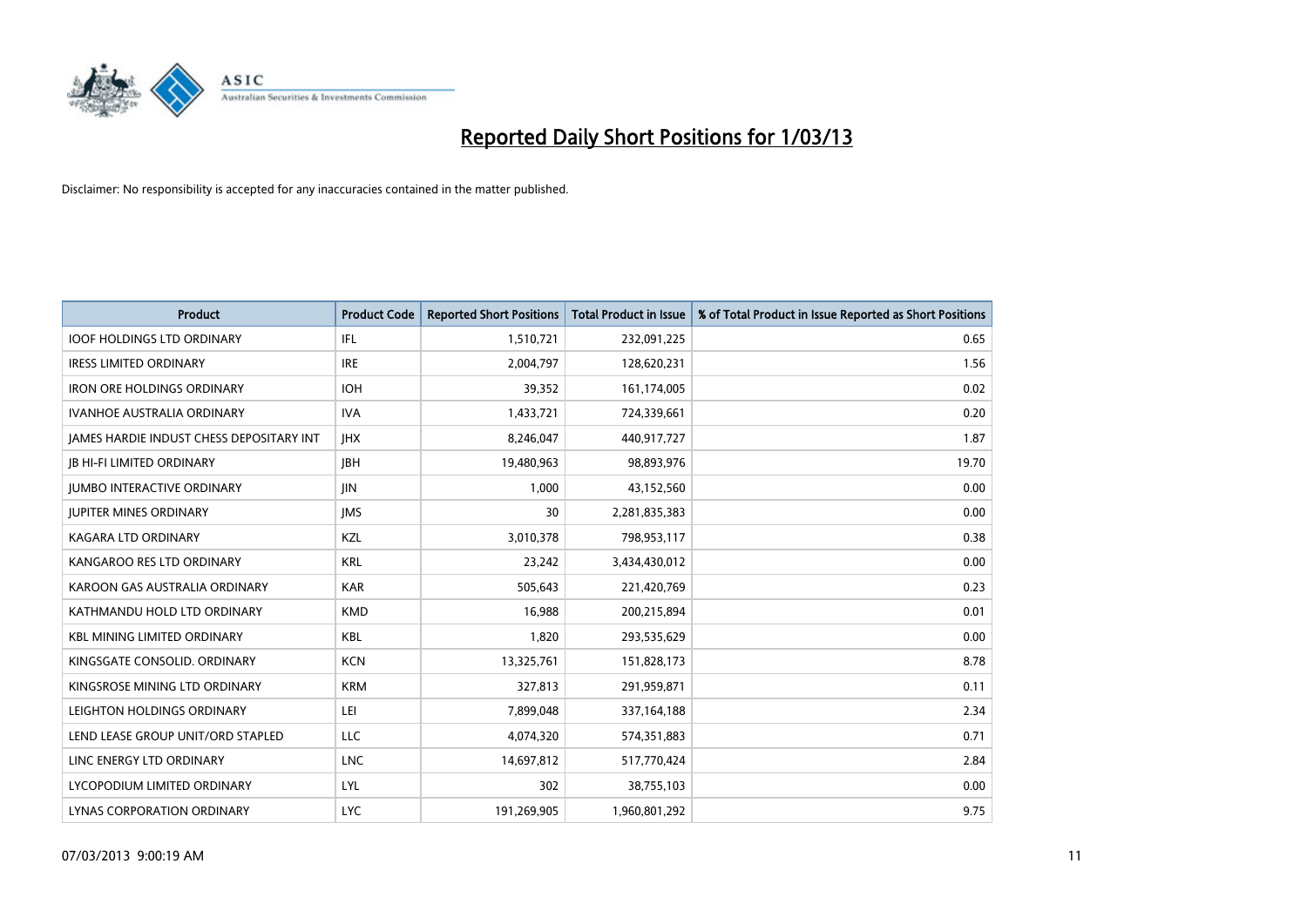

| <b>Product</b>                        | <b>Product Code</b> | <b>Reported Short Positions</b> | <b>Total Product in Issue</b> | % of Total Product in Issue Reported as Short Positions |
|---------------------------------------|---------------------|---------------------------------|-------------------------------|---------------------------------------------------------|
| M2 TELECOMMUNICATION ORDINARY         | <b>MTU</b>          | 7,846,194                       | 158,016,251                   | 4.97                                                    |
| MACA LIMITED ORDINARY                 | <b>MLD</b>          | 526,834                         | 150,000,000                   | 0.35                                                    |
| <b>MACMAHON HOLDINGS ORDINARY</b>     | <b>MAH</b>          | 8,226,339                       | 1,261,699,966                 | 0.65                                                    |
| MACO ATLAS ROADS GRP ORDINARY STAPLED | <b>MOA</b>          | 11,287,410                      | 478,531,436                   | 2.36                                                    |
| MACQUARIE GROUP LTD ORDINARY          | MQG                 | 4,458,240                       | 339,181,053                   | 1.31                                                    |
| <b>MATRIX C &amp; E LTD ORDINARY</b>  | <b>MCE</b>          | 3,678,861                       | 94,555,428                    | 3.89                                                    |
| <b>MAVERICK DRILLING ORDINARY</b>     | <b>MAD</b>          | 8,919,892                       | 452,726,751                   | 1.97                                                    |
| MCMILLAN SHAKESPEARE ORDINARY         | <b>MMS</b>          | 211,831                         | 74,523,965                    | 0.28                                                    |
| MEDUSA MINING LTD ORDINARY            | <b>MML</b>          | 3,568,795                       | 188,903,911                   | 1.89                                                    |
| MELBOURNE IT LIMITED ORDINARY         | <b>MLB</b>          | 492,222                         | 82,451,363                    | 0.60                                                    |
| MEO AUSTRALIA LTD ORDINARY            | <b>MEO</b>          | 432,047                         | 627,264,587                   | 0.07                                                    |
| MERMAID MARINE ORDINARY               | <b>MRM</b>          | 1,019,354                       | 223,832,900                   | 0.46                                                    |
| MESOBLAST LIMITED ORDINARY            | <b>MSB</b>          | 16,149,156                      | 287,840,322                   | 5.61                                                    |
| METALS X LIMITED ORDINARY             | <b>MLX</b>          | 77,960                          | 1,651,766,110                 | 0.00                                                    |
| METCASH LIMITED ORDINARY              | <b>MTS</b>          | 94,974,716                      | 880,704,786                   | 10.78                                                   |
| METMINCO LIMITED ORDINARY             | <b>MNC</b>          | 54,825                          | 1,749,543,023                 | 0.00                                                    |
| MICLYN EXP OFFSHR ORDINARY            | <b>MIO</b>          | 17,818                          | 278,639,188                   | 0.01                                                    |
| MILTON CORPORATION ORDINARY           | <b>MLT</b>          | 12,800                          | 121,625,655                   | 0.01                                                    |
| MINCOR RESOURCES NL ORDINARY          | <b>MCR</b>          | 2,326,811                       | 188,208,274                   | 1.24                                                    |
| MINERAL DEPOSITS ORDINARY             | <b>MDL</b>          | 1,067,064                       | 83,538,786                    | 1.28                                                    |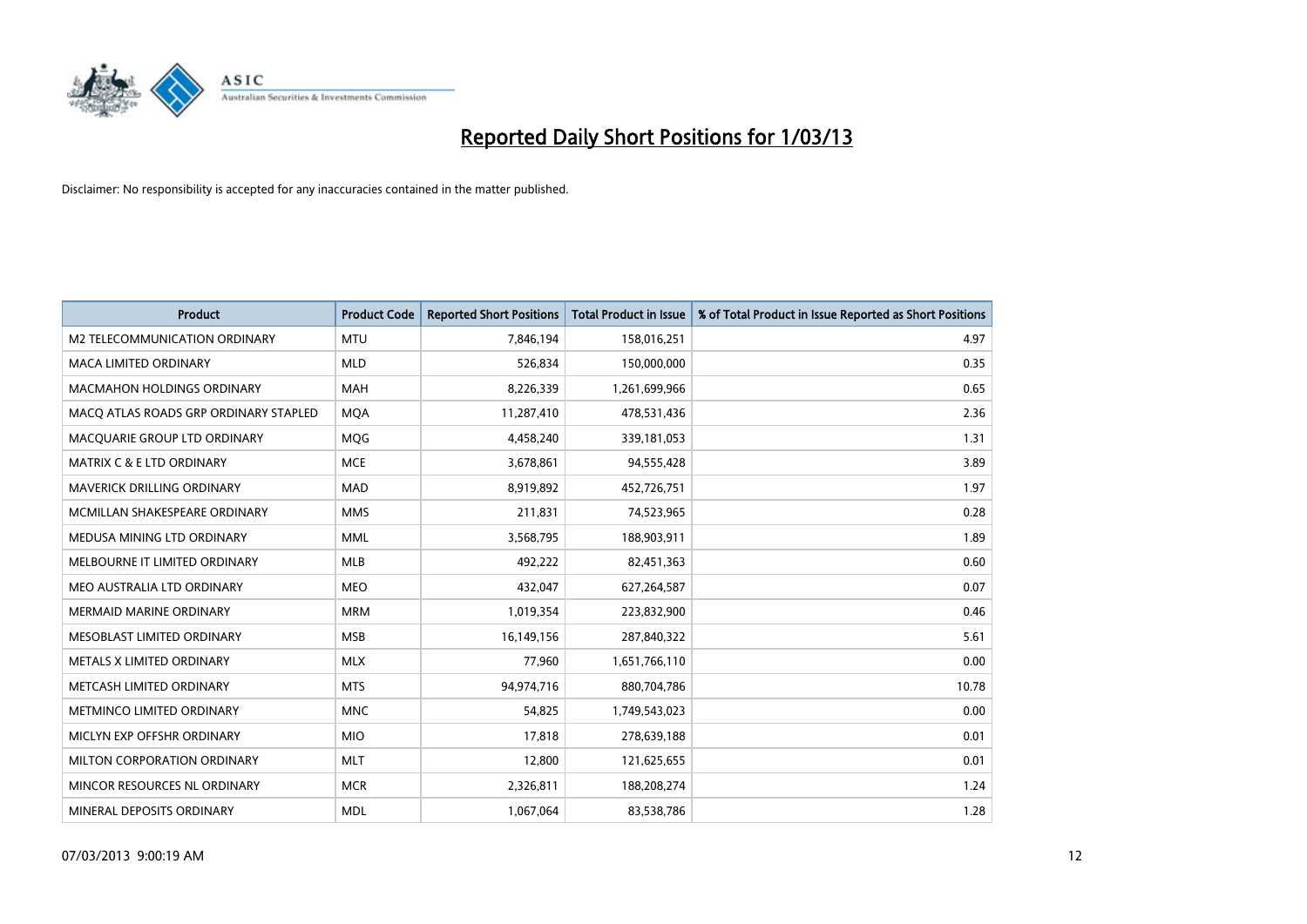

| <b>Product</b>                    | <b>Product Code</b> | <b>Reported Short Positions</b> | <b>Total Product in Issue</b> | % of Total Product in Issue Reported as Short Positions |
|-----------------------------------|---------------------|---------------------------------|-------------------------------|---------------------------------------------------------|
| MINERAL RESOURCES, ORDINARY       | <b>MIN</b>          | 1,678,201                       | 185,724,169                   | 0.90                                                    |
| MIRABELA NICKEL LTD ORDINARY      | <b>MBN</b>          | 10,474,029                      | 876,765,094                   | 1.19                                                    |
| MIRVAC GROUP STAPLED SECURITIES   | <b>MGR</b>          | 6,397,139                       | 3,425,587,451                 | 0.19                                                    |
| MOLOPO ENERGY LTD ORDINARY        | <b>MPO</b>          | 790,924                         | 246,230,752                   | 0.32                                                    |
| MONADELPHOUS GROUP ORDINARY       | <b>MND</b>          | 7,537,714                       | 90,663,543                    | 8.31                                                    |
| MORTGAGE CHOICE LTD ORDINARY      | <b>MOC</b>          | 1,508,340                       | 123,431,282                   | 1.22                                                    |
| <b>MOUNT GIBSON IRON ORDINARY</b> | <b>MGX</b>          | 6,277,155                       | 1,090,584,232                 | 0.58                                                    |
| <b>MULTIPLEX SITES SITES</b>      | <b>MXUPA</b>        | 627                             | 4,500,000                     | 0.01                                                    |
| MURCHISON METALS LTD ORDINARY     | <b>MMX</b>          | 3,774,796                       | 450,497,346                   | 0.84                                                    |
| <b>MYER HOLDINGS LTD ORDINARY</b> | <b>MYR</b>          | 77,929,524                      | 583,384,551                   | 13.36                                                   |
| <b>MYSTATE LIMITED ORDINARY</b>   | <b>MYS</b>          | 22,081                          | 87,117,374                    | 0.03                                                    |
| NATIONAL AUST. BANK ORDINARY      | <b>NAB</b>          | 8,886,012                       | 2,342,259,881                 | 0.38                                                    |
| NAVITAS LIMITED ORDINARY          | <b>NVT</b>          | 12,363,221                      | 375,367,918                   | 3.29                                                    |
| NEON ENERGY LIMITED ORDINARY      | <b>NEN</b>          | 2,824,351                       | 549,844,091                   | 0.51                                                    |
| NEW HOPE CORPORATION ORDINARY     | <b>NHC</b>          | 2,536,401                       | 830,563,352                   | 0.31                                                    |
| NEW STANDARD ENERGY ORDINARY      | <b>NSE</b>          | 793,323                         | 305,331,847                   | 0.26                                                    |
| NEWCREST MINING ORDINARY          | <b>NCM</b>          | 5,537,559                       | 765,906,839                   | 0.72                                                    |
| NEWS CORP A NON-VOTING CDI        | <b>NWSLV</b>        | 2,255,576                       | 1,524,906,773                 | 0.15                                                    |
| NEWS CORP B VOTING CDI            | <b>NWS</b>          | 703,714                         | 798,520,953                   | 0.09                                                    |
| NEWSAT LIMITED ORDINARY           | <b>NWT</b>          | 25,000                          | 465,708,407                   | 0.01                                                    |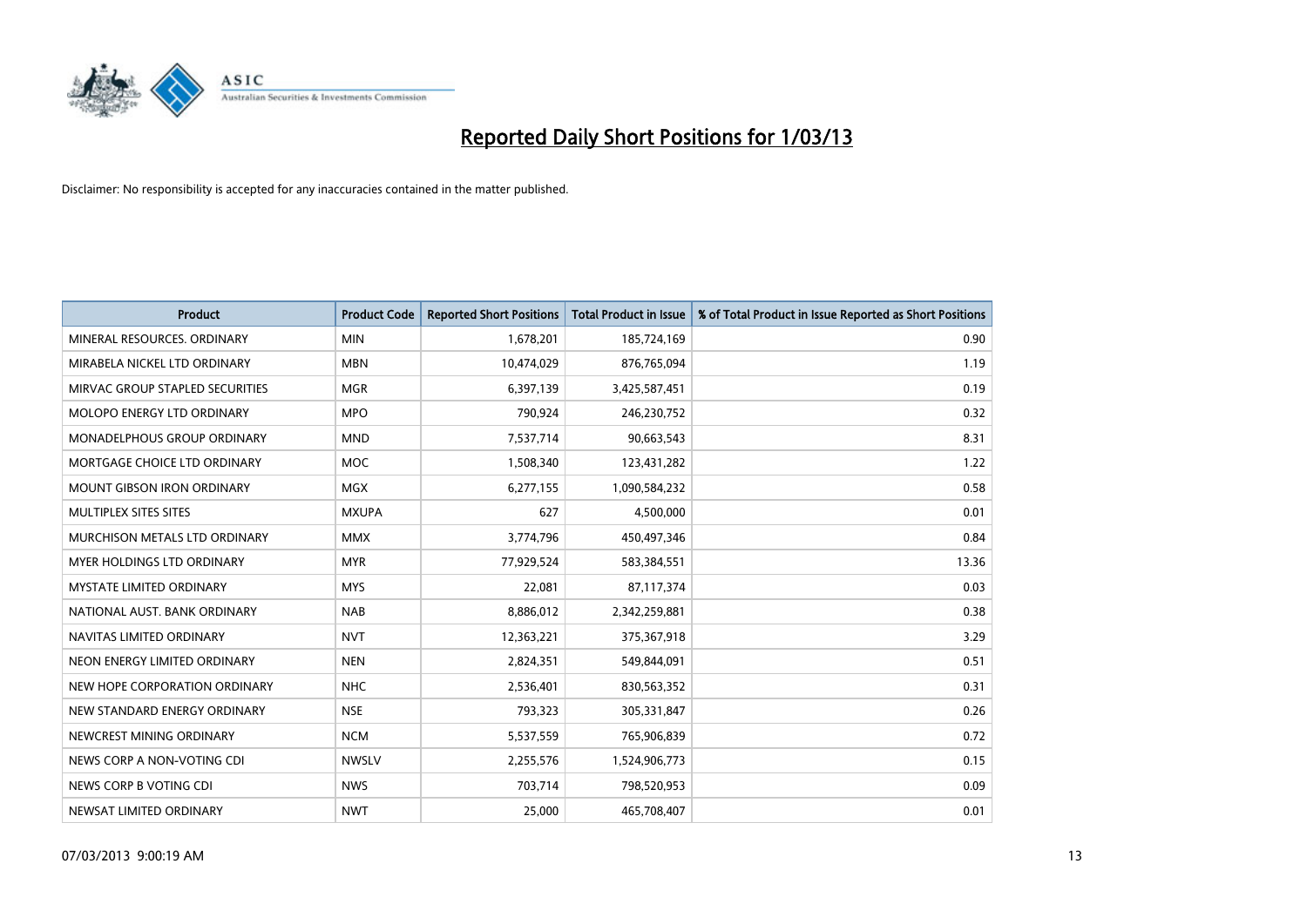

| <b>Product</b>                        | <b>Product Code</b> | <b>Reported Short Positions</b> | <b>Total Product in Issue</b> | % of Total Product in Issue Reported as Short Positions |
|---------------------------------------|---------------------|---------------------------------|-------------------------------|---------------------------------------------------------|
| NEXTDC LIMITED ORDINARY               | <b>NXT</b>          | 4,426,479                       | 172,602,288                   | 2.56                                                    |
| NEXUS ENERGY LIMITED ORDINARY         | <b>NXS</b>          | 13,307,656                      | 1,329,821,159                 | 1.00                                                    |
| NIB HOLDINGS LIMITED ORDINARY         | <b>NHF</b>          | 2,064                           | 439,004,182                   | 0.00                                                    |
| NIDO PETROLEUM ORDINARY               | <b>NDO</b>          | 105,293                         | 2,044,984,301                 | 0.01                                                    |
| NOBLE MINERAL RES ORDINARY            | <b>NMG</b>          | 2,519,352                       | 666,397,952                   | 0.38                                                    |
| NORFOLK GROUP ORDINARY                | <b>NFK</b>          | 50                              | 158,890,730                   | 0.00                                                    |
| NORTHERN IRON LTD ORDINARY            | <b>NFE</b>          | 2,021,407                       | 484,405,314                   | 0.42                                                    |
| NORTHERN STAR ORDINARY                | <b>NST</b>          | 8,289,880                       | 424,277,027                   | 1.95                                                    |
| NRW HOLDINGS LIMITED ORDINARY         | <b>NWH</b>          | 8,621,027                       | 278,888,011                   | 3.09                                                    |
| NUFARM LIMITED ORDINARY               | <b>NUF</b>          | 5,312,404                       | 262,796,891                   | 2.02                                                    |
| OAKTON LIMITED ORDINARY               | <b>OKN</b>          | 7,949                           | 90,032,442                    | 0.01                                                    |
| OCEANAGOLD CORP. CHESS DEPOSITARY INT | <b>OGC</b>          | 1,233,463                       | 293,517,918                   | 0.42                                                    |
| OIL SEARCH LTD ORDINARY               | OSH                 | 25,134,495                      | 1,334,756,742                 | 1.88                                                    |
| OM HOLDINGS LIMITED ORDINARY          | OMH                 | 4,234,067                       | 673,423,337                   | 0.63                                                    |
| ORICA LIMITED ORDINARY                | ORI                 | 1,846,994                       | 366,768,327                   | 0.50                                                    |
| ORIGIN ENERGY ORDINARY                | <b>ORG</b>          | 18,548,910                      | 1,094,031,475                 | 1.70                                                    |
| OROCOBRE LIMITED ORDINARY             | <b>ORE</b>          | 389,458                         | 117,745,140                   | 0.33                                                    |
| OROTONGROUP LIMITED ORDINARY          | ORL                 | 2,215                           | 40,880,902                    | 0.01                                                    |
| ORPHEUS ENERGY LTD ORDINARY           | <b>OEG</b>          | 67,200                          | 130,475,919                   | 0.05                                                    |
| OZ MINERALS ORDINARY                  | OZL                 | 11,262,837                      | 303,470,022                   | 3.71                                                    |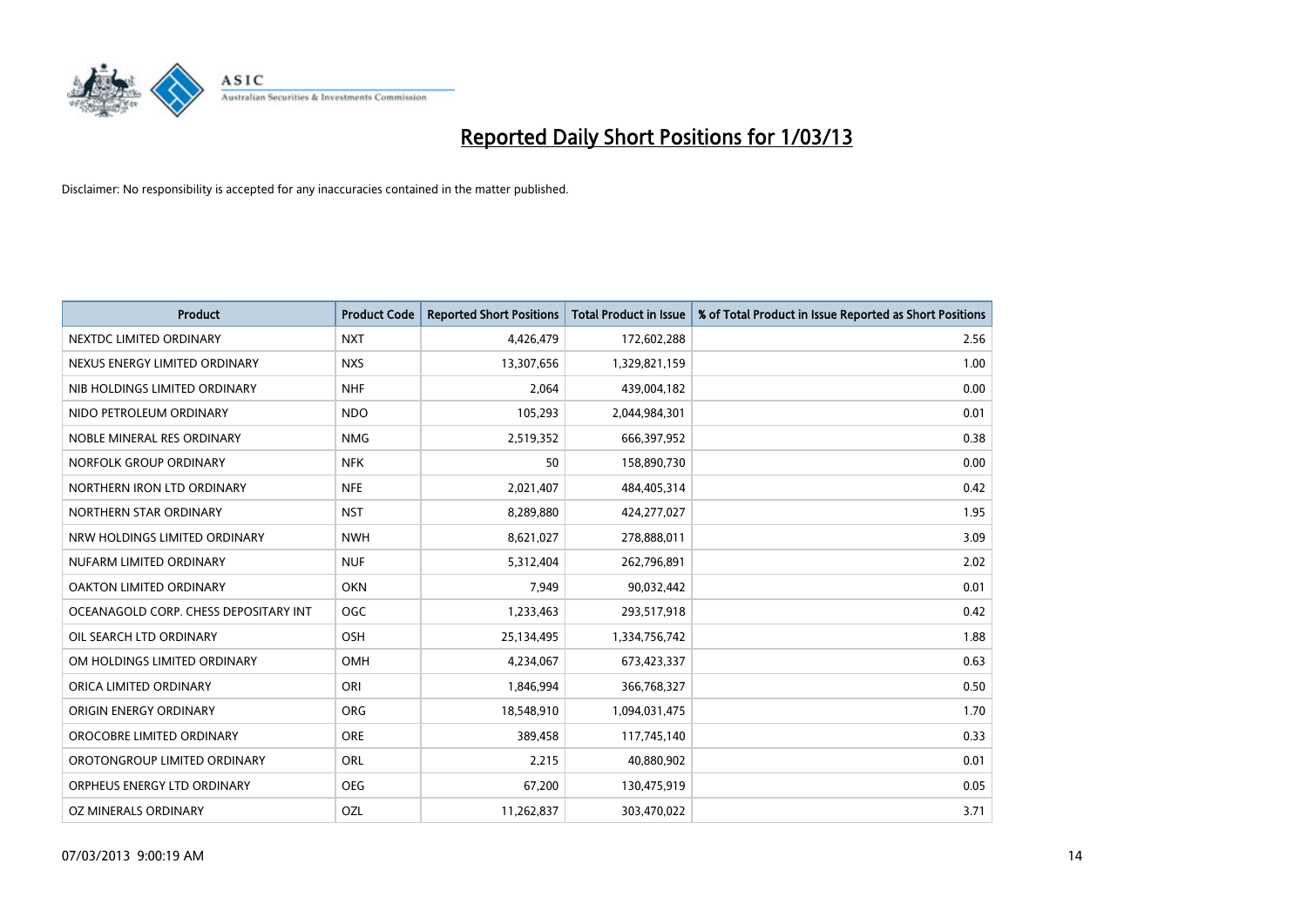

| <b>Product</b>               | <b>Product Code</b> | <b>Reported Short Positions</b> | Total Product in Issue | % of Total Product in Issue Reported as Short Positions |
|------------------------------|---------------------|---------------------------------|------------------------|---------------------------------------------------------|
| PACIFIC BRANDS ORDINARY      | <b>PBG</b>          | 11,773,427                      | 912,915,695            | 1.29                                                    |
| PALADIN ENERGY LTD ORDINARY  | <b>PDN</b>          | 108,640,458                     | 836,969,286            | 12.98                                                   |
| PANAUST LIMITED ORDINARY     | <b>PNA</b>          | 1,879,103                       | 614,407,069            | 0.31                                                    |
| PANCONTINENTAL OIL ORDINARY  | PCL                 | 713,927                         | 1,150,994,096          | 0.06                                                    |
| PANORAMIC RESOURCES ORDINARY | PAN                 | 1,267,645                       | 256,058,555            | 0.50                                                    |
| PAPERLINX LIMITED ORDINARY   | <b>PPX</b>          | 166,194                         | 609,280,761            | 0.03                                                    |
| PAPILLON RES LTD ORDINARY    | PIR                 | 2,834,822                       | 297,028,210            | 0.95                                                    |
| PATTIES FOODS LTD ORDINARY   | <b>PFL</b>          | 4,035                           | 139,065,639            | 0.00                                                    |
| PEET LIMITED ORDINARY        | <b>PPC</b>          | 3,289,781                       | 321,013,141            | 1.02                                                    |
| PERILYA LIMITED ORDINARY     | PEM                 | 514                             | 769,316,426            | 0.00                                                    |
| PERPETUAL LIMITED ORDINARY   | <b>PPT</b>          | 2,041,412                       | 41,980,678             | 4.86                                                    |
| PERSEUS MINING LTD ORDINARY  | PRU                 | 27,379,285                      | 457,962,088            | 5.98                                                    |
| PHARMAXIS LTD ORDINARY       | <b>PXS</b>          | 11,742,769                      | 308,543,389            | 3.81                                                    |
| PHOSPHAGENICS LTD. ORDINARY  | POH                 | 1,635,000                       | 1,020,215,957          | 0.16                                                    |
| PLATINUM ASSET ORDINARY      | <b>PTM</b>          | 8,607,180                       | 561,347,878            | 1.53                                                    |
| PLATINUM AUSTRALIA ORDINARY  | PLA                 | 836,127                         | 504,968,043            | 0.17                                                    |
| PMI GOLD CORP CDI 1:1        | <b>PVM</b>          | 126,140                         | 127,637,501            | 0.10                                                    |
| PMP LIMITED ORDINARY         | <b>PMP</b>          | 178,840                         | 323,781,124            | 0.06                                                    |
| PREMIER INVESTMENTS ORDINARY | <b>PMV</b>          | 292,057                         | 155,260,478            | 0.19                                                    |
| PRIMA BIOMED LTD ORDINARY    | PRR                 | 3,519,493                       | 1,066,063,388          | 0.33                                                    |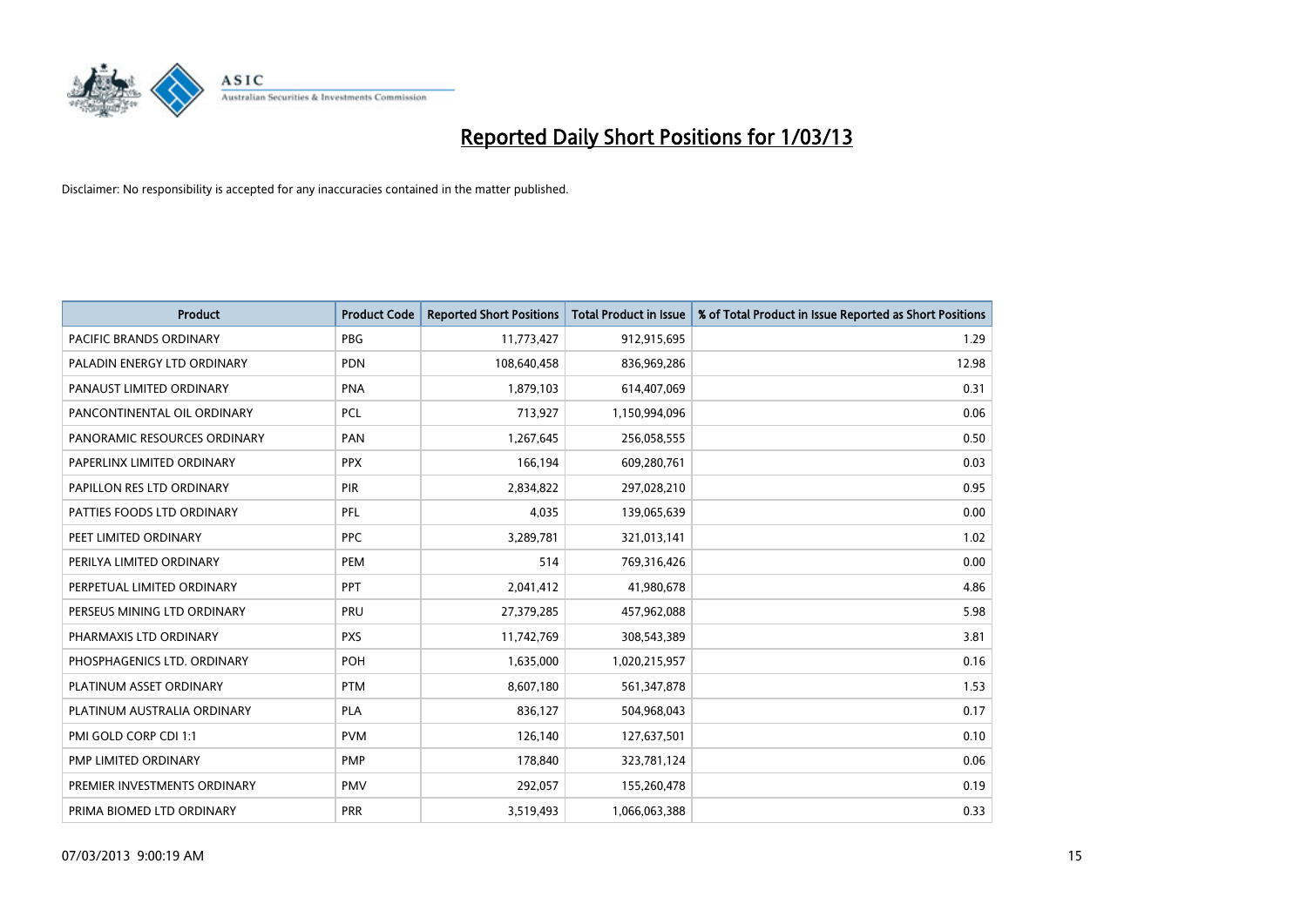

| <b>Product</b>                    | <b>Product Code</b> | <b>Reported Short Positions</b> | <b>Total Product in Issue</b> | % of Total Product in Issue Reported as Short Positions |
|-----------------------------------|---------------------|---------------------------------|-------------------------------|---------------------------------------------------------|
| PRIMARY HEALTH CARE ORDINARY      | PRY                 | 16,021,431                      | 502,983,554                   | 3.19                                                    |
| PRIME MEDIA GRP LTD ORDINARY      | <b>PRT</b>          | 1,796                           | 366,330,303                   | 0.00                                                    |
| PROGRAMMED ORDINARY               | <b>PRG</b>          | 232,270                         | 118,177,001                   | 0.20                                                    |
| PURA VIDA ENERGY NL ORDINARY      | <b>PVD</b>          | 157,040                         | 59,983,514                    | 0.26                                                    |
| OANTAS AIRWAYS ORDINARY           | QAN                 | 24,728,958                      | 2,248,150,128                 | 1.10                                                    |
| OBE INSURANCE GROUP ORDINARY      | <b>OBE</b>          | 45,180,882                      | 1,196,747,582                 | 3.78                                                    |
| ORXPHARMA LTD ORDINARY            | <b>QRX</b>          | 130,762                         | 144,644,706                   | 0.09                                                    |
| <b>QUBE HOLDINGS LTD ORDINARY</b> | <b>QUB</b>          | 12,788,799                      | 926,489,845                   | 1.38                                                    |
| RAMELIUS RESOURCES ORDINARY       | <b>RMS</b>          | 6,045,421                       | 337,296,949                   | 1.79                                                    |
| RAMSAY HEALTH CARE ORDINARY       | <b>RHC</b>          | 2,343,814                       | 202,081,252                   | 1.16                                                    |
| <b>RCR TOMLINSON ORDINARY</b>     | <b>RCR</b>          | 56,000                          | 132,431,265                   | 0.04                                                    |
| <b>REA GROUP ORDINARY</b>         | <b>REA</b>          | 34,377                          | 131,714,699                   | 0.03                                                    |
| <b>RECKON LIMITED ORDINARY</b>    | <b>RKN</b>          | 452,270                         | 129,488,015                   | 0.35                                                    |
| <b>RED 5 LIMITED ORDINARY</b>     | <b>RED</b>          | 495,747                         | 135,488,008                   | 0.37                                                    |
| <b>RED FORK ENERGY ORDINARY</b>   | <b>RFE</b>          | 3,522,434                       | 384,951,719                   | 0.92                                                    |
| REDBANK ENERGY LTD ORDINARY       | AEJ                 | 13                              | 786,287                       | 0.00                                                    |
| REDFLEX HOLDINGS ORDINARY         | <b>RDF</b>          |                                 | 110,762,310                   | 0.00                                                    |
| REECE AUSTRALIA LTD. ORDINARY     | <b>REH</b>          | 450                             | 99,600,000                    | 0.00                                                    |
| <b>REGIS RESOURCES ORDINARY</b>   | <b>RRL</b>          | 7,486,539                       | 473,975,396                   | 1.58                                                    |
| RESMED INC CDI 10:1               | <b>RMD</b>          | 14,883,659                      | 1,556,242,300                 | 0.96                                                    |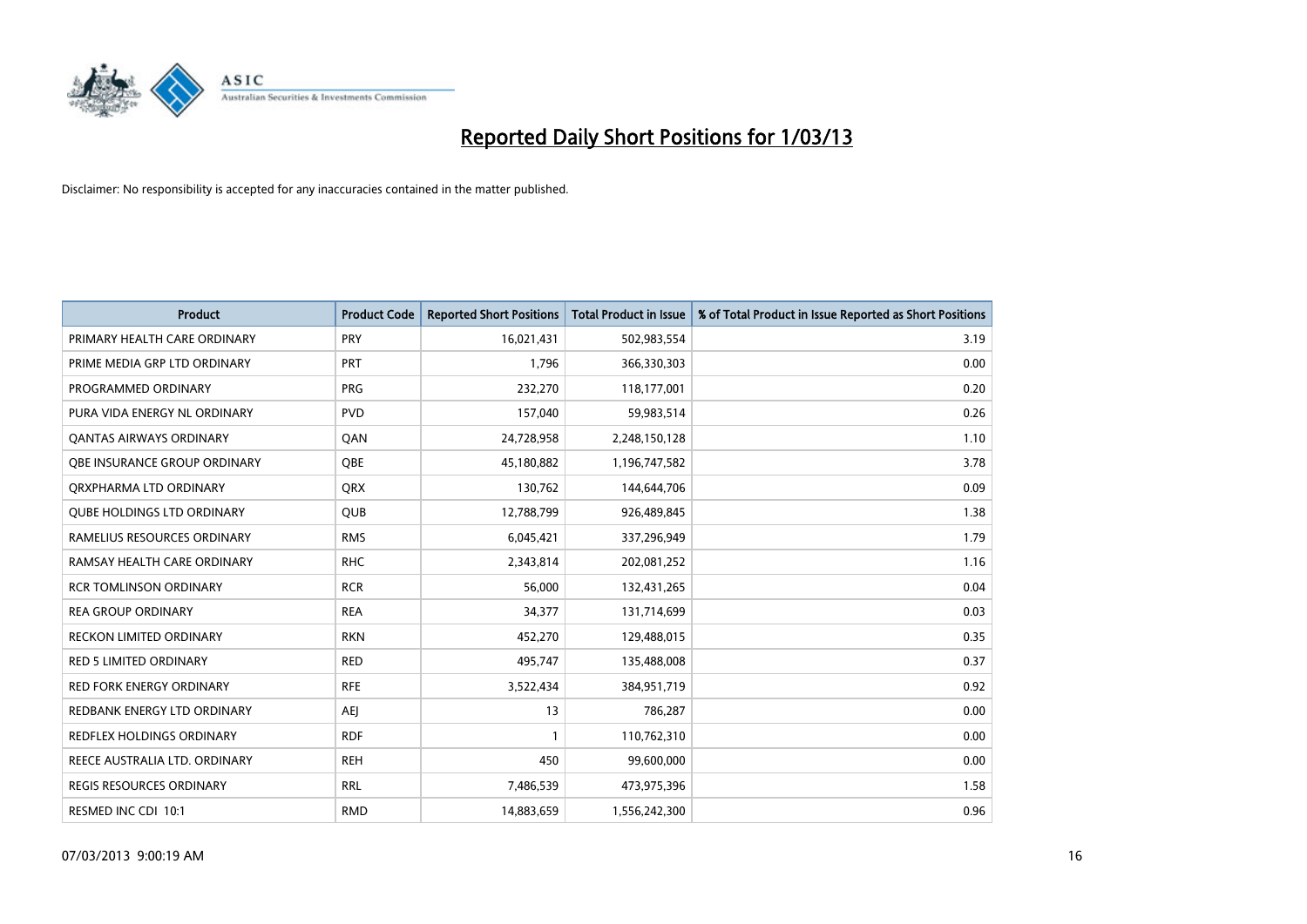

| <b>Product</b>                        | <b>Product Code</b> | <b>Reported Short Positions</b> | <b>Total Product in Issue</b> | % of Total Product in Issue Reported as Short Positions |
|---------------------------------------|---------------------|---------------------------------|-------------------------------|---------------------------------------------------------|
| <b>RESOLUTE MINING ORDINARY</b>       | <b>RSG</b>          | 3,960,953                       | 643,094,224                   | 0.62                                                    |
| <b>RESOURCE GENERATION ORDINARY</b>   | <b>RES</b>          | 73                              | 263,345,652                   | 0.00                                                    |
| RETAIL FOOD GROUP ORDINARY            | <b>RFG</b>          | 173,106                         | 130,087,856                   | 0.13                                                    |
| REVERSE CORP LIMITED ORDINARY         | <b>REF</b>          | 100                             | 92,382,175                    | 0.00                                                    |
| REX MINERALS LIMITED ORDINARY         | <b>RXM</b>          | 2,840,997                       | 188,907,284                   | 1.50                                                    |
| RHG LIMITED ORDINARY                  | <b>RHG</b>          | 30,691                          | 308,483,177                   | 0.01                                                    |
| <b>RIALTO ENERGY ORDINARY</b>         | <b>RIA</b>          | 251,933                         | 672,259,992                   | 0.04                                                    |
| <b>RIDLEY CORPORATION ORDINARY</b>    | <b>RIC</b>          | 301,616                         | 307,817,071                   | 0.10                                                    |
| RIO TINTO LIMITED ORDINARY            | <b>RIO</b>          | 9,317,025                       | 435,758,720                   | 2.14                                                    |
| ROC OIL COMPANY ORDINARY              | <b>ROC</b>          | 2,373,029                       | 683,235,552                   | 0.35                                                    |
| <b>RURALCO HOLDINGS ORDINARY</b>      | <b>RHL</b>          | 12,000                          | 55,019,284                    | 0.02                                                    |
| SAI GLOBAL LIMITED ORDINARY           | SAI                 | 6,796,129                       | 206,969,820                   | 3.28                                                    |
| SALMAT LIMITED ORDINARY               | <b>SLM</b>          | 412                             | 159,812,799                   | 0.00                                                    |
| SAMSON OIL & GAS LTD ORDINARY         | SSN                 | 7,737,653                       | 1,985,896,471                 | 0.39                                                    |
| SANDFIRE RESOURCES ORDINARY           | <b>SFR</b>          | 3,886,671                       | 153,590,968                   | 2.53                                                    |
| <b>SANTOS LTD ORDINARY</b>            | <b>STO</b>          | 7,784,359                       | 958,913,588                   | 0.81                                                    |
| SARACEN MINERAL ORDINARY              | SAR                 | 12,823,075                      | 595,263,186                   | 2.15                                                    |
| SCA PROPERTY GROUP STAPLED SECURITIES | SCP                 | 23,416,722                      | 585,455,114                   | 4.00                                                    |
| SEDGMAN LIMITED ORDINARY              | <b>SDM</b>          | 124,938                         | 217,623,797                   | 0.06                                                    |
| SEEK LIMITED ORDINARY                 | <b>SEK</b>          | 17,565,936                      | 337,101,307                   | 5.21                                                    |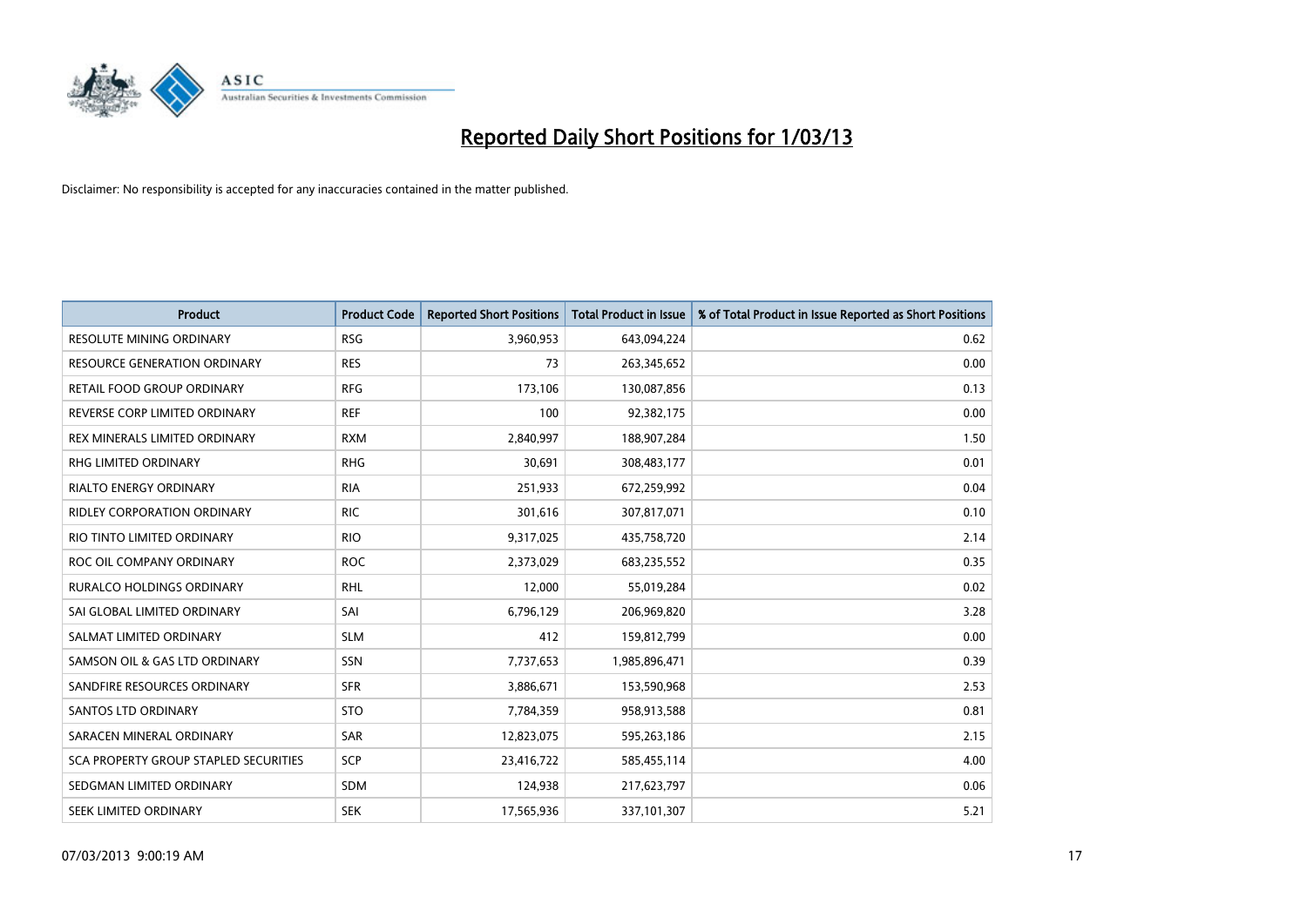

| <b>Product</b>                           | <b>Product Code</b> | <b>Reported Short Positions</b> | <b>Total Product in Issue</b> | % of Total Product in Issue Reported as Short Positions |
|------------------------------------------|---------------------|---------------------------------|-------------------------------|---------------------------------------------------------|
| SENEX ENERGY LIMITED ORDINARY            | <b>SXY</b>          | 2,503,401                       | 1,140,804,837                 | 0.22                                                    |
| SERVCORP LIMITED ORDINARY                | SRV                 | 16,466                          | 98,432,275                    | 0.02                                                    |
| SERVICE STREAM ORDINARY                  | <b>SSM</b>          | 100                             | 283,418,867                   | 0.00                                                    |
| SEVEN GROUP HOLDINGS ORDINARY            | <b>SVW</b>          | 3,061,569                       | 307,410,281                   | 1.00                                                    |
| SEVEN WEST MEDIA LTD ORDINARY            | <b>SWM</b>          | 16,004,811                      | 999,160,872                   | 1.60                                                    |
| SIGMA PHARMACEUTICAL ORDINARY            | <b>SIP</b>          | 3,753,004                       | 1,162,669,614                 | 0.32                                                    |
| SIGNATURE METALS LTD ORDINARY            | <b>SBL</b>          | 600                             | 2,759,575,214                 | 0.00                                                    |
| SILEX SYSTEMS ORDINARY                   | <b>SLX</b>          | 1,378,826                       | 170,232,464                   | 0.81                                                    |
| SILVER CHEF LIMITED ORDINARY             | SIV                 | 14,030                          | 27,222,919                    | 0.05                                                    |
| SILVER LAKE RESOURCE ORDINARY            | <b>SLR</b>          | 3,326,623                       | 379,048,750                   | 0.88                                                    |
| SIMS METAL MGMT LTD ORDINARY             | <b>SGM</b>          | 11,352,003                      | 204,304,126                   | 5.56                                                    |
| SINGAPORE TELECOMM. CHESS DEPOSITARY INT | SGT                 | 11,083,325                      | 164,748,297                   | 6.73                                                    |
| SIRIUS RESOURCES NL ORDINARY             | <b>SIR</b>          | 51,607                          | 224,434,586                   | 0.02                                                    |
| SIRTEX MEDICAL ORDINARY                  | <b>SRX</b>          | 603,302                         | 55,768,136                    | 1.08                                                    |
| SKILLED GROUP LTD ORDINARY               | <b>SKE</b>          | 4,063,230                       | 233,487,276                   | 1.74                                                    |
| <b>SLATER &amp; GORDON ORDINARY</b>      | SGH                 | 39,568                          | 170,537,215                   | 0.02                                                    |
| SMS MANAGEMENT, ORDINARY                 | <b>SMX</b>          | 3,284,664                       | 69,378,477                    | 4.73                                                    |
| SONIC HEALTHCARE ORDINARY                | <b>SHL</b>          | 7,231,505                       | 396,127,681                   | 1.83                                                    |
| SOUL PATTINSON (W.H) ORDINARY            | SOL                 | 8,247                           | 239,395,320                   | 0.00                                                    |
| SP AUSNET STAPLED SECURITIES             | <b>SPN</b>          | 14,814,247                      | 3,367,543,113                 | 0.44                                                    |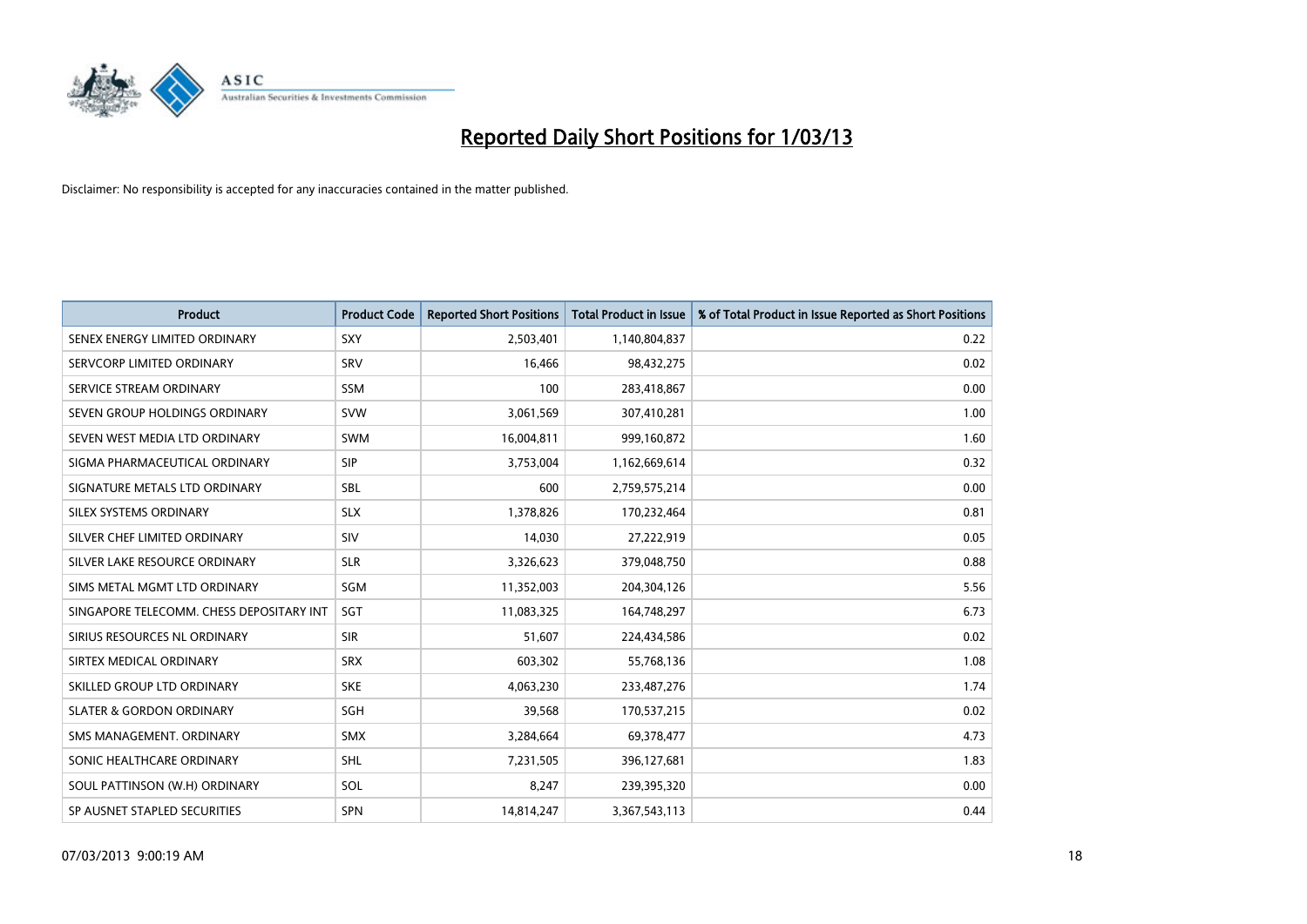

| <b>Product</b>                           | <b>Product Code</b> | <b>Reported Short Positions</b> | <b>Total Product in Issue</b> | % of Total Product in Issue Reported as Short Positions |
|------------------------------------------|---------------------|---------------------------------|-------------------------------|---------------------------------------------------------|
| SPARK INFRASTRUCTURE STAPLED NOTE & UNIT | SKI                 | 36,718,072                      | 1,326,734,264                 | 2.77                                                    |
| SPDR 200 FUND ETF UNITS                  | <b>STW</b>          | 47,748                          | 46,951,346                    | 0.10                                                    |
| SPDR S&P/ASX PROP FU ETF UNITS           | <b>SLF</b>          | 228                             | 38,400,001                    | 0.00                                                    |
| SPECIALTY FASHION ORDINARY               | <b>SFH</b>          | 944                             | 192,236,121                   | 0.00                                                    |
| ST BARBARA LIMITED ORDINARY              | <b>SBM</b>          | 7,771,114                       | 488,074,077                   | 1.59                                                    |
| STANMORE COAL LTD ORDINARY               | <b>SMR</b>          | 32,870                          | 207,827,090                   | 0.02                                                    |
| STARPHARMA HOLDINGS ORDINARY             | SPL                 | 7,205,791                       | 283,665,948                   | 2.54                                                    |
| STHN CROSS MEDIA ORDINARY                | <b>SXL</b>          | 12,427,970                      | 704,858,524                   | 1.76                                                    |
| STOCKLAND UNITS/ORD STAPLED              | SGP                 | 30,427,581                      | 2,202,657,963                 | 1.38                                                    |
| STRAITS RES LTD. ORDINARY                | SRQ                 | 83,415                          | 1,164,150,159                 | 0.01                                                    |
| SUNCORP GROUP LTD ORDINARY               | <b>SUN</b>          | 5,291,547                       | 1,286,600,980                 | 0.41                                                    |
| SUNDANCE ENERGY ORDINARY                 | <b>SEA</b>          | 10,194,172                      | 278,765,141                   | 3.66                                                    |
| SUNDANCE RESOURCES ORDINARY              | SDL                 | 2,403,146                       | 3,072,110,985                 | 0.08                                                    |
| SUNLAND GROUP LTD ORDINARY               | <b>SDG</b>          | 53,708                          | 189,417,674                   | 0.03                                                    |
| SUPER RET REP LTD ORDINARY               | SUL                 | 524,592                         | 196,432,811                   | 0.27                                                    |
| SYD AIRPORT STAPLED US PROHIBIT.         | SYD                 | 8,452,602                       | 1,861,210,782                 | 0.45                                                    |
| SYRAH RESOURCES ORDINARY                 | <b>SYR</b>          | 53,601                          | 136,310,422                   | 0.04                                                    |
| TABCORP HOLDINGS LTD ORDINARY            | <b>TAH</b>          | 14,922,222                      | 734,015,737                   | 2.03                                                    |
| TALON PETROLEUM LTD DEFERRED SETTLEMENT  | <b>TPD</b>          | 610,454                         | 98,135,939                    | 0.62                                                    |
| TANAMI GOLD NL ORDINARY                  | <b>TAM</b>          | 1,095,660                       | 261,132,677                   | 0.42                                                    |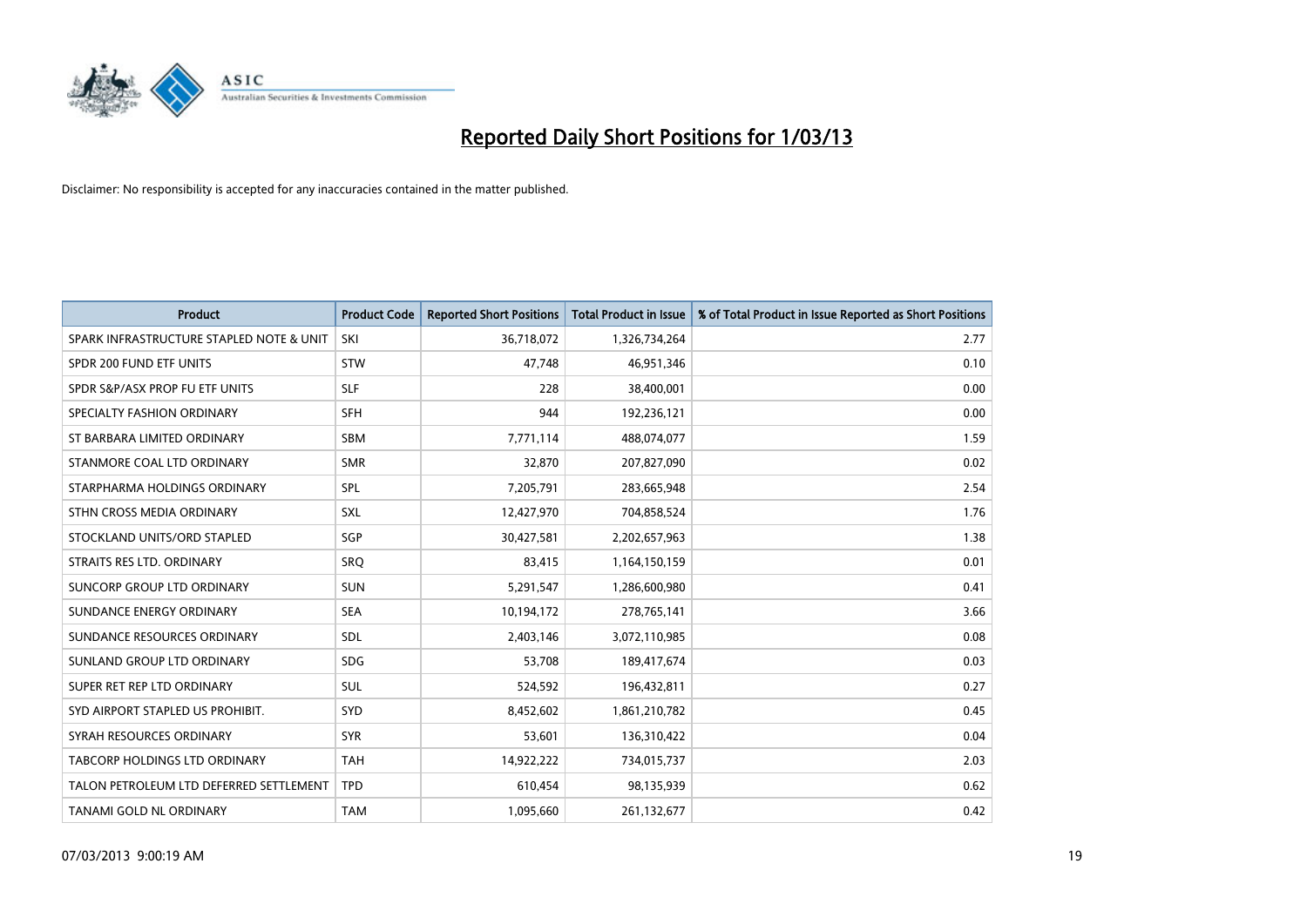

| <b>Product</b>                       | <b>Product Code</b> | <b>Reported Short Positions</b> | <b>Total Product in Issue</b> | % of Total Product in Issue Reported as Short Positions |
|--------------------------------------|---------------------|---------------------------------|-------------------------------|---------------------------------------------------------|
| TAP OIL LIMITED ORDINARY             | <b>TAP</b>          | 336,104                         | 241,608,606                   | 0.14                                                    |
| TASSAL GROUP LIMITED ORDINARY        | <b>TGR</b>          | 69,896                          | 146,304,404                   | 0.05                                                    |
| <b>TATTS GROUP LTD ORDINARY</b>      | <b>TTS</b>          | 6,446,248                       | 1,387,950,778                 | 0.46                                                    |
| TECHNOLOGY ONE ORDINARY              | <b>TNE</b>          | 40,680                          | 306,620,955                   | 0.01                                                    |
| <b>TELECOM CORPORATION ORDINARY</b>  | <b>TEL</b>          | 7,999,637                       | 1,816,996,462                 | 0.44                                                    |
| TELSTRA CORPORATION, ORDINARY        | <b>TLS</b>          | 26,854,820                      | 12,443,074,357                | 0.22                                                    |
| TEN NETWORK HOLDINGS ORDINARY        | <b>TEN</b>          | 93,947,089                      | 2,586,970,845                 | 3.63                                                    |
| TERANGA GOLD CORP CDI 1:1            | <b>TGZ</b>          | 32,626                          | 173,843,756                   | 0.02                                                    |
| THE REJECT SHOP ORDINARY             | <b>TRS</b>          | 2,307,397                       | 26,092,220                    | 8.84                                                    |
| THORN GROUP LIMITED ORDINARY         | <b>TGA</b>          | 20,073                          | 147,584,880                   | 0.01                                                    |
| TIGER RESOURCES ORDINARY             | <b>TGS</b>          | 1,820,655                       | 673,470,269                   | 0.27                                                    |
| TOLL HOLDINGS LTD ORDINARY           | <b>TOL</b>          | 35,060,358                      | 717,133,875                   | 4.89                                                    |
| TOX FREE SOLUTIONS ORDINARY          | <b>TOX</b>          | 1,067,750                       | 115,999,858                   | 0.92                                                    |
| TPG TELECOM LIMITED ORDINARY         | <b>TPM</b>          | 1,053,559                       | 793,808,141                   | 0.13                                                    |
| <b>TRADE ME GROUP ORDINARY</b>       | <b>TME</b>          | 1,053,162                       | 396,017,568                   | 0.27                                                    |
| TRANSFIELD SERVICES ORDINARY         | <b>TSE</b>          | 7,875,523                       | 512,457,716                   | 1.54                                                    |
| TRANSPACIFIC INDUST, ORDINARY        | <b>TPI</b>          | 9,727,954                       | 1,578,563,490                 | 0.62                                                    |
| TRANSURBAN GROUP TRIPLE STAPLED SEC. | <b>TCL</b>          | 6,543,393                       | 1,481,594,818                 | 0.44                                                    |
| TREASURY WINE ESTATE ORDINARY        | <b>TWE</b>          | 20,966,931                      | 647,227,144                   | 3.24                                                    |
| TROY RESOURCES LTD ORDINARY          | <b>TRY</b>          | 114,931                         | 91,318,649                    | 0.13                                                    |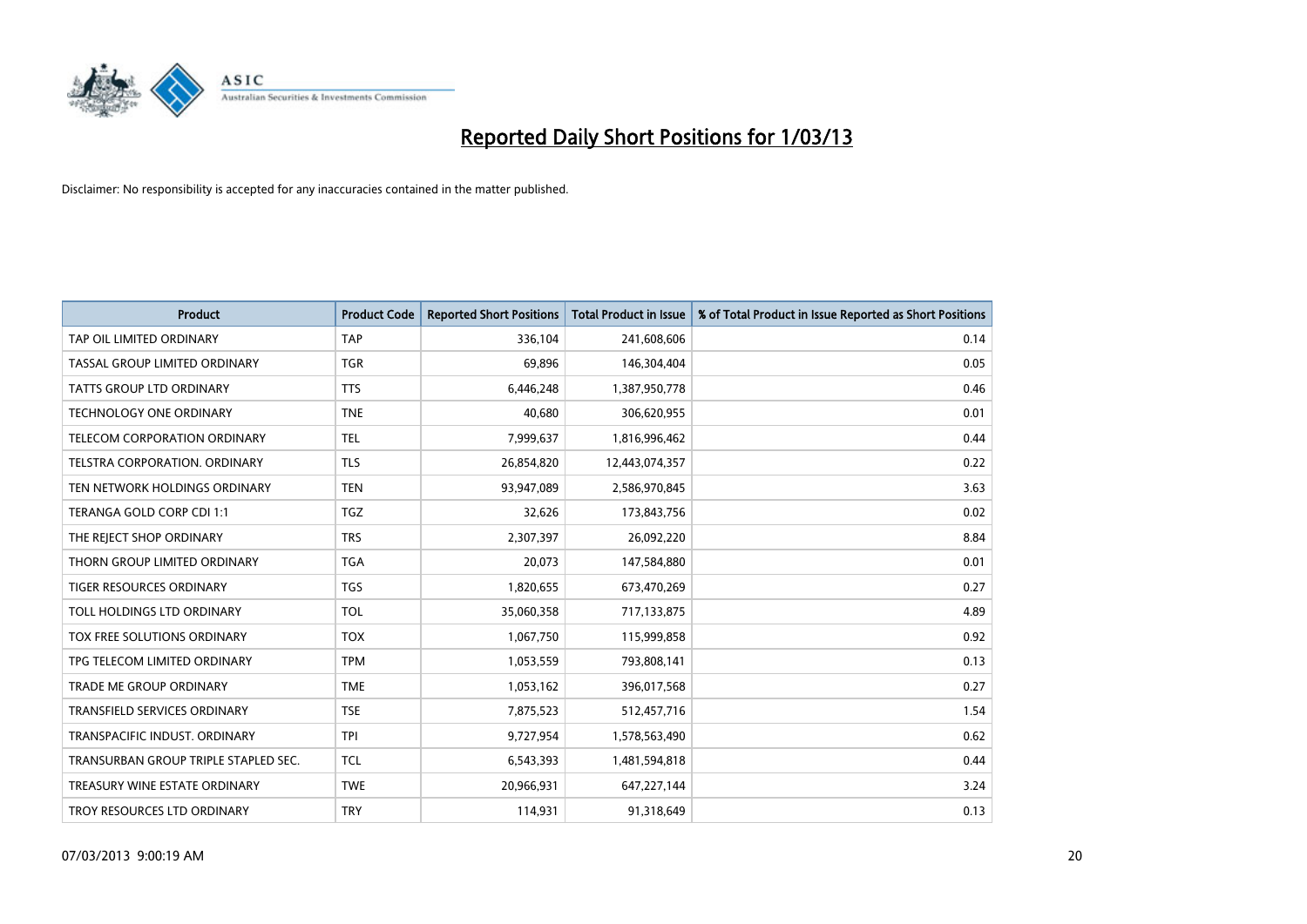

| <b>Product</b>                         | <b>Product Code</b> | <b>Reported Short Positions</b> | <b>Total Product in Issue</b> | % of Total Product in Issue Reported as Short Positions |
|----------------------------------------|---------------------|---------------------------------|-------------------------------|---------------------------------------------------------|
| <b>UGL LIMITED ORDINARY</b>            | <b>UGL</b>          | 7,731,180                       | 166,315,038                   | 4.65                                                    |
| UXC LIMITED ORDINARY                   | <b>UXC</b>          | 136,987                         | 308,056,885                   | 0.04                                                    |
| <b>VENTURE MINERALS ORDINARY</b>       | <b>VMS</b>          | 227,760                         | 287,320,170                   | 0.08                                                    |
| VILLAGE ROADSHOW LTD ORDINARY          | <b>VRL</b>          | 406                             | 156,851,589                   | 0.00                                                    |
| <b>VIRGIN AUS HLDG LTD ORDINARY</b>    | <b>VAH</b>          | 71,085,240                      | 2,455,775,111                 | 2.89                                                    |
| <b>VNGD AUS SHARES ETF UNITS</b>       | <b>VAS</b>          | 771                             | 5,847,438                     | 0.01                                                    |
| <b>VOCUS COMMS LTD ORDINARY</b>        | <b>VOC</b>          | 112,671                         | 77,846,159                    | 0.14                                                    |
| WAM CAPITAL LIMITED ORDINARY           | <b>WAM</b>          | 70                              | 188,871,704                   | 0.00                                                    |
| <b>WATPAC LIMITED ORDINARY</b>         | <b>WTP</b>          | 213,719                         | 184,332,526                   | 0.12                                                    |
| <b>WDS LIMITED ORDINARY</b>            | <b>WDS</b>          | 7                               | 144,740,614                   | 0.00                                                    |
| WEBIET LIMITED ORDINARY                | <b>WEB</b>          | 99,364                          | 79,397,959                    | 0.13                                                    |
| <b>WESFARMERS LIMITED ORDINARY</b>     | <b>WES</b>          | 26,273,409                      | 1,006,651,982                 | 2.61                                                    |
| WESFARMERS LIMITED PARTIALLY PROTECTED | <b>WESN</b>         | 34,811                          | 150,541,616                   | 0.02                                                    |
| WESTERN AREAS LTD ORDINARY             | <b>WSA</b>          | 12,298,321                      | 196,843,803                   | 6.25                                                    |
| WESTERN DESERT RES. ORDINARY           | <b>WDR</b>          | 724,207                         | 360,853,631                   | 0.20                                                    |
| WESTFIELD GROUP ORD/UNIT STAPLED SEC   | <b>WDC</b>          | 5,252,884                       | 2,228,403,362                 | 0.24                                                    |
| WESTFIELD RETAIL TST UNIT STAPLED      | <b>WRT</b>          | 7,553,957                       | 3,054,166,195                 | 0.25                                                    |
| WESTPAC BANKING CORP ORDINARY          | <b>WBC</b>          | 25,072,019                      | 3,103,729,084                 | 0.81                                                    |
| WHITE ENERGY COMPANY ORDINARY          | <b>WEC</b>          | 234,291                         | 322,974,494                   | 0.07                                                    |
| WHITEHAVEN COAL ORDINARY               | <b>WHC</b>          | 51,918,132                      | 1,014,164,422                 | 5.12                                                    |